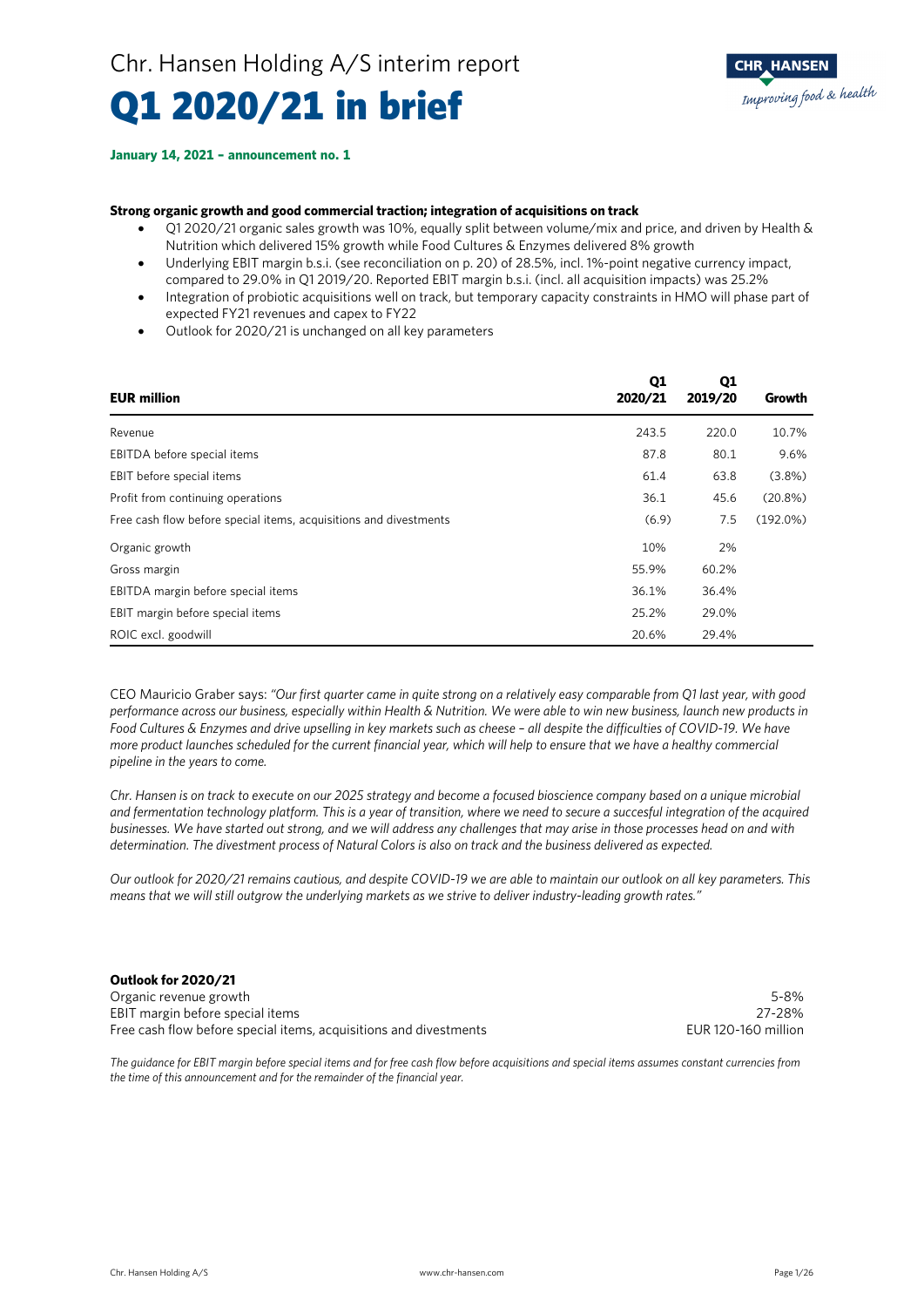## Financial highlights and key figures

| Income statement, EUR million, cont. operations<br>243.5<br>220.0<br>Revenue<br>136.0<br>Gross profit<br>132.5<br>87.8<br>EBITDA before special items<br>80.1<br>61.4<br>63.8<br>EBIT before special items<br>Special items<br>(6.4)<br>(0.8)<br>55.0<br>63.0<br>EBIT<br>(6.6)<br>Net financial expenses<br>(2.6)<br>36.1<br>45.6<br>Profit from continuing operations<br>5.3<br>Profit from discontinued operations<br>4.3<br>41.4<br>49.9<br>Profit for the period<br>Cash flow, EUR million, Group<br>31.1<br>Cash flow from operating activities<br>21.9<br>(378.2)<br>Cash flow from investing activities<br>(34.5)<br>Free cash flow<br>(347.1)<br>(12.6)<br>Free cash flow before special items and acquisitions<br>(14.7)<br>(6.3)<br>(6.9)<br>7.5<br>Free cash flow before special items and acquisitions, cont. operations<br><b>Balance sheet, EUR million, Group</b><br>Total assets <sup>1)</sup><br>3,228.7<br>2,096.8<br>Invested capital<br>2,910.2<br>1,816.3<br>250.4<br>244.1<br>Net working capital<br>930.7<br>727.2<br>Equity |                           | Q1<br>Q1<br>2020/21<br>2019/20 | Growth      |
|-----------------------------------------------------------------------------------------------------------------------------------------------------------------------------------------------------------------------------------------------------------------------------------------------------------------------------------------------------------------------------------------------------------------------------------------------------------------------------------------------------------------------------------------------------------------------------------------------------------------------------------------------------------------------------------------------------------------------------------------------------------------------------------------------------------------------------------------------------------------------------------------------------------------------------------------------------------------------------------------------------------------------------------------------------|---------------------------|--------------------------------|-------------|
|                                                                                                                                                                                                                                                                                                                                                                                                                                                                                                                                                                                                                                                                                                                                                                                                                                                                                                                                                                                                                                                     |                           |                                |             |
|                                                                                                                                                                                                                                                                                                                                                                                                                                                                                                                                                                                                                                                                                                                                                                                                                                                                                                                                                                                                                                                     |                           |                                | 10.7%       |
|                                                                                                                                                                                                                                                                                                                                                                                                                                                                                                                                                                                                                                                                                                                                                                                                                                                                                                                                                                                                                                                     |                           |                                | 2.6%        |
|                                                                                                                                                                                                                                                                                                                                                                                                                                                                                                                                                                                                                                                                                                                                                                                                                                                                                                                                                                                                                                                     |                           |                                | 9.6%        |
|                                                                                                                                                                                                                                                                                                                                                                                                                                                                                                                                                                                                                                                                                                                                                                                                                                                                                                                                                                                                                                                     |                           |                                | $(3.8\%)$   |
|                                                                                                                                                                                                                                                                                                                                                                                                                                                                                                                                                                                                                                                                                                                                                                                                                                                                                                                                                                                                                                                     |                           |                                | 700.0%      |
|                                                                                                                                                                                                                                                                                                                                                                                                                                                                                                                                                                                                                                                                                                                                                                                                                                                                                                                                                                                                                                                     |                           |                                | (12.7%)     |
|                                                                                                                                                                                                                                                                                                                                                                                                                                                                                                                                                                                                                                                                                                                                                                                                                                                                                                                                                                                                                                                     |                           |                                | 153.8%      |
|                                                                                                                                                                                                                                                                                                                                                                                                                                                                                                                                                                                                                                                                                                                                                                                                                                                                                                                                                                                                                                                     |                           |                                | (20.8%)     |
|                                                                                                                                                                                                                                                                                                                                                                                                                                                                                                                                                                                                                                                                                                                                                                                                                                                                                                                                                                                                                                                     |                           |                                | 23.3%       |
|                                                                                                                                                                                                                                                                                                                                                                                                                                                                                                                                                                                                                                                                                                                                                                                                                                                                                                                                                                                                                                                     |                           |                                | (17.0%)     |
|                                                                                                                                                                                                                                                                                                                                                                                                                                                                                                                                                                                                                                                                                                                                                                                                                                                                                                                                                                                                                                                     |                           |                                |             |
|                                                                                                                                                                                                                                                                                                                                                                                                                                                                                                                                                                                                                                                                                                                                                                                                                                                                                                                                                                                                                                                     |                           |                                | 42.0%       |
|                                                                                                                                                                                                                                                                                                                                                                                                                                                                                                                                                                                                                                                                                                                                                                                                                                                                                                                                                                                                                                                     |                           |                                | 996.2%      |
|                                                                                                                                                                                                                                                                                                                                                                                                                                                                                                                                                                                                                                                                                                                                                                                                                                                                                                                                                                                                                                                     |                           |                                | 2654.8%     |
|                                                                                                                                                                                                                                                                                                                                                                                                                                                                                                                                                                                                                                                                                                                                                                                                                                                                                                                                                                                                                                                     |                           |                                | 133.3%      |
|                                                                                                                                                                                                                                                                                                                                                                                                                                                                                                                                                                                                                                                                                                                                                                                                                                                                                                                                                                                                                                                     |                           |                                | $(192.0\%)$ |
|                                                                                                                                                                                                                                                                                                                                                                                                                                                                                                                                                                                                                                                                                                                                                                                                                                                                                                                                                                                                                                                     |                           |                                |             |
|                                                                                                                                                                                                                                                                                                                                                                                                                                                                                                                                                                                                                                                                                                                                                                                                                                                                                                                                                                                                                                                     |                           |                                |             |
|                                                                                                                                                                                                                                                                                                                                                                                                                                                                                                                                                                                                                                                                                                                                                                                                                                                                                                                                                                                                                                                     |                           |                                |             |
|                                                                                                                                                                                                                                                                                                                                                                                                                                                                                                                                                                                                                                                                                                                                                                                                                                                                                                                                                                                                                                                     |                           |                                |             |
|                                                                                                                                                                                                                                                                                                                                                                                                                                                                                                                                                                                                                                                                                                                                                                                                                                                                                                                                                                                                                                                     |                           |                                |             |
|                                                                                                                                                                                                                                                                                                                                                                                                                                                                                                                                                                                                                                                                                                                                                                                                                                                                                                                                                                                                                                                     | Net interest-bearing debt | 1,706.1<br>792.8               |             |
| Key ratios, %                                                                                                                                                                                                                                                                                                                                                                                                                                                                                                                                                                                                                                                                                                                                                                                                                                                                                                                                                                                                                                       |                           |                                |             |
| <b>Continuing operations</b>                                                                                                                                                                                                                                                                                                                                                                                                                                                                                                                                                                                                                                                                                                                                                                                                                                                                                                                                                                                                                        |                           |                                |             |
| Organic growth <sup>2)</sup><br>10%<br>2%                                                                                                                                                                                                                                                                                                                                                                                                                                                                                                                                                                                                                                                                                                                                                                                                                                                                                                                                                                                                           |                           |                                |             |
| 55.9%<br>60.2%<br>Gross margin                                                                                                                                                                                                                                                                                                                                                                                                                                                                                                                                                                                                                                                                                                                                                                                                                                                                                                                                                                                                                      |                           |                                |             |
| 36.1%<br>36.4%<br>EBITDA margin before special items                                                                                                                                                                                                                                                                                                                                                                                                                                                                                                                                                                                                                                                                                                                                                                                                                                                                                                                                                                                                |                           |                                |             |
| 25.2%<br>29.0%<br>EBIT margin before special items                                                                                                                                                                                                                                                                                                                                                                                                                                                                                                                                                                                                                                                                                                                                                                                                                                                                                                                                                                                                  |                           |                                |             |
| 22.6%<br>28.6%<br>EBIT margin                                                                                                                                                                                                                                                                                                                                                                                                                                                                                                                                                                                                                                                                                                                                                                                                                                                                                                                                                                                                                       |                           |                                |             |
| ROIC excl. Goodwill<br>20.6%<br>29.4%                                                                                                                                                                                                                                                                                                                                                                                                                                                                                                                                                                                                                                                                                                                                                                                                                                                                                                                                                                                                               |                           |                                |             |
| <b>R&amp;D</b><br>9.3%<br>8.6%                                                                                                                                                                                                                                                                                                                                                                                                                                                                                                                                                                                                                                                                                                                                                                                                                                                                                                                                                                                                                      |                           |                                |             |
| 22.4%<br>Capital expenditures<br>10.5%                                                                                                                                                                                                                                                                                                                                                                                                                                                                                                                                                                                                                                                                                                                                                                                                                                                                                                                                                                                                              |                           |                                |             |
| Group                                                                                                                                                                                                                                                                                                                                                                                                                                                                                                                                                                                                                                                                                                                                                                                                                                                                                                                                                                                                                                               |                           |                                |             |
| ROIC excl. Goodwill<br>20.9%<br>27.8%                                                                                                                                                                                                                                                                                                                                                                                                                                                                                                                                                                                                                                                                                                                                                                                                                                                                                                                                                                                                               |                           |                                |             |
| <b>ROIC</b><br>15.7%<br>10.4%                                                                                                                                                                                                                                                                                                                                                                                                                                                                                                                                                                                                                                                                                                                                                                                                                                                                                                                                                                                                                       |                           |                                |             |
| Earnings per share diluted, EUR<br>0.31<br>0.38                                                                                                                                                                                                                                                                                                                                                                                                                                                                                                                                                                                                                                                                                                                                                                                                                                                                                                                                                                                                     |                           |                                | (18.4%)     |
| Net debt to EBITDA before special items<br>3.8x<br>1.9x                                                                                                                                                                                                                                                                                                                                                                                                                                                                                                                                                                                                                                                                                                                                                                                                                                                                                                                                                                                             |                           |                                |             |

1) Includes assets classified as held for sale in 2020/21 of EUR 201 million (EUR 0 million in Q1 2019/20).

2) Organic growth: Increase in revenue adjusted for sales reduction, acquisitions and divestments, and measured in local currency.

**CHR\_HANSEN** 

Improving food & health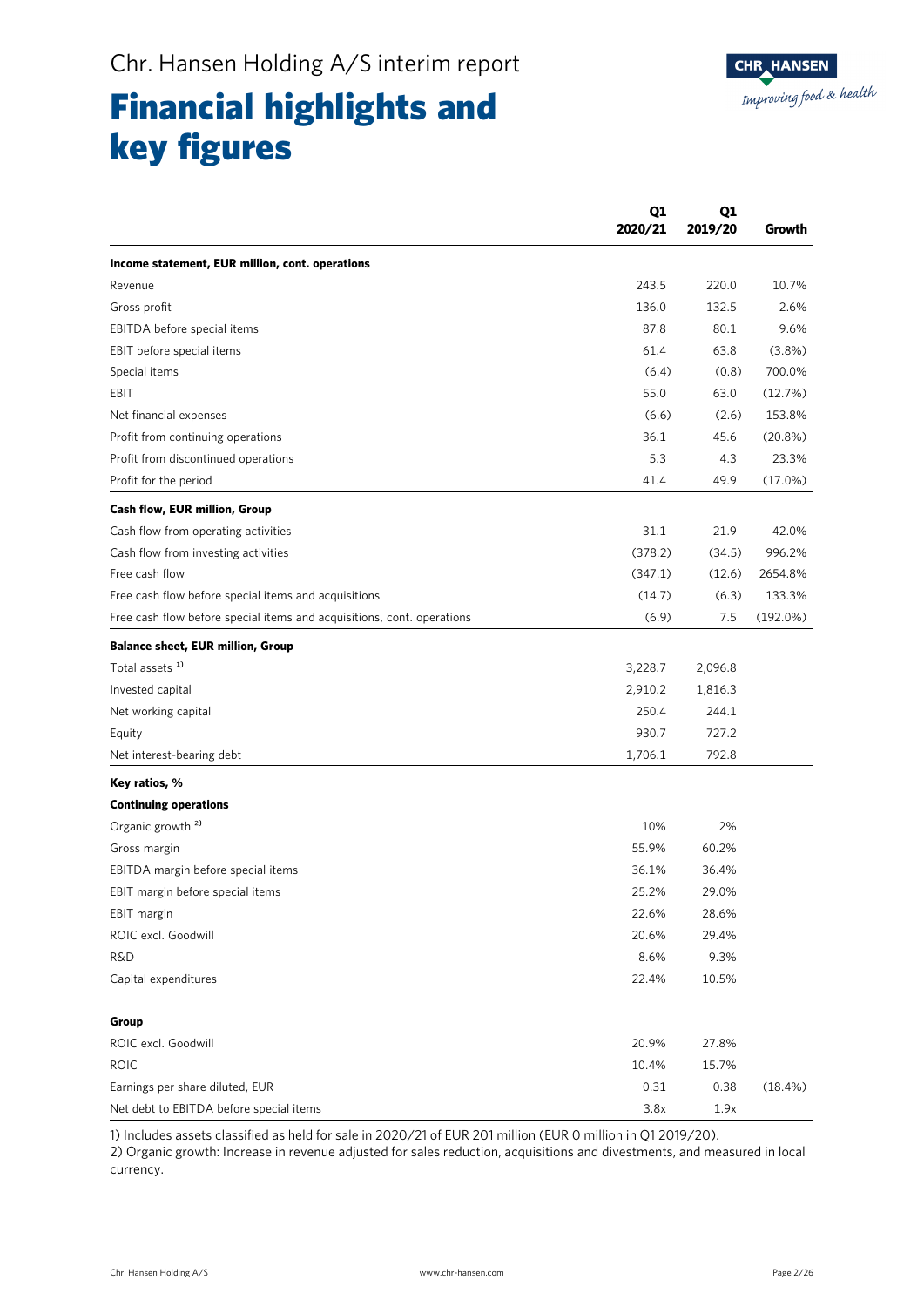### Q1 2020/21 results







#### **Market developments**

According to the Company's own estimates, the end markets for fermented milk declined slightly in Q1 2020/21. The impacts of COVID-19 led to reduced output in China, the largest yogurt market in the world, and in Latin America, while an increase in in-home consumption of fermented milks in EMEA and North America partially offset the declines.

The global production of cheese is estimated to have grown by more than 1% in Q1 2020/21, broadly driven by all regions. On the demand side, COVID-19 had negative consequences for out-of-home consumption, but the effect was more than offset by an increase in in-home consumption.

The overall market for human probiotics is estimated to have grown by 3-5% with modest extraordinary demand for dietary supplements during Q1 2020/21 due to COVID-19. Market growth was driven by North America and Asian markets with strong e-commerce platforms, whereas the European market is estimated to be in decline due to COVID-19 lockdowns which prevented consumers from going to pharmacies, especially in key markets in Southern Europe. The global market for probiotics for infants and young children is expected to grow at a higher pace than dietary supplements, driven by a continued premiumization of the infant formula category and new product formats. However, due to COVID-19, growth in this market segment is estimated to have been negative in Q1 2020/21 as demand from physical stores was lower in much of 2020, leading to inventory shifts in the supply chain.

The market for microbial-based solutions for animals developed favorably during Q1 2020/21, supported by an expanding focus on reducing the use of antibiotics in livestock production, that now also includes China which has implemented a ban on antibiotic growth promoters

during 2020. Following the African Swine Fever outbreak in China, the industry is rebuilding its swine populations, and combined with the recent ban on antibiotic growth promoters, this has created a favorable environment for microbial-based solutions. In the North American market, beef and milk prices were stable during Q1 2020/21, although COVID-19 triggered shutdowns at meat processing plants impacting meat prices and causing uncertainty in the meat processing industry.

#### **Revenue (cont. operations)**

Organic growth was 10% and adjusted for a negative currency impact of 8% and a positive impact from acquisitions of 9% corresponded to a revenue increase of 11% to EUR 243 million. Revenues from acquired businesses amounted to EUR 21 million.

Organic growth was equally driven by volume/mix and price increases in local currencies.

| Revenue (cont. operations) | 2020/21 |
|----------------------------|---------|
| Organic growth (vol/mix)   | 5%      |
| Organic growth (price)     | 5%      |
| Organic growth             | 10%     |
| Currencies                 | $(8)\%$ |
| Acquisitions               | 9%      |
| <b>EUR</b> growth          | 11%     |

#### **Revenue by region (cont. operations) EMEA (Europe, the Middle East and Africa)**

Organic growth was 7% and adjusted for a negative currency impact of 5% and an acquisition impact of 1% corresponded to a revenue increase of 3%. Organic growth was driven by solid growth in Food Cultures & Enzymes and slight growth in Health & Nutrition.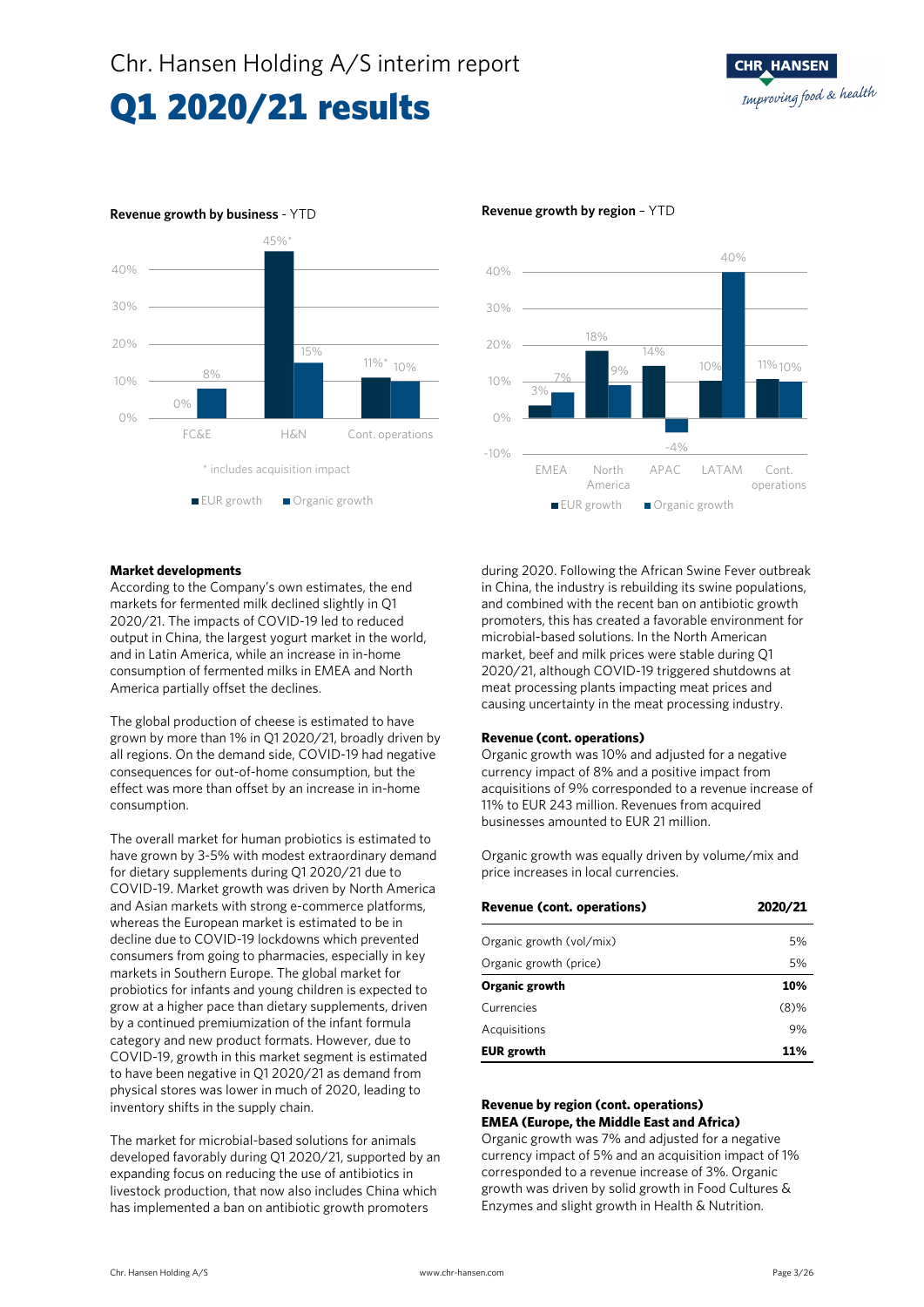## Q1 2020/21 results

### **North America**

Organic growth was 9% and adjusted for a negative currency impact of 9% and an acquisition impact of 18% corresponded to a revenue increase of 18%. Organic growth was driven by strong growth in Health & Nutrition, as Human Health grew very strongly and Animal Health was flat. Food Cultures & Enzymes delivered solid growth, primarily driven by cheese.

### **APAC (Asia-Pacific)**

Organic growth was a decline of 4% and adjusted for a negative currency impact of 3% and an acquisition impact of 21% corresponded to a revenue increase of 14%. Organic growth was driven by very strong growth in Health & Nutrition, while Food Cultures & Enzymes declined as the production of yogurt decreased more than expected in China.

### **LATAM (Latin America)**

Organic growth was 40% and adjusted for a negative currency impact of 30% and a minor acquisition impact corresponded to a revenue increase of 10%. Organic growth was driven by very strong growth in Food Cultures & Enzymes resulting from customer wins and strongly supported by EUR pricing, and very strong growth in Health & Nutrition.

### **Gross profit (cont. operations)**

Gross profit was EUR 136 million, up 3% on Q1 2019/20. The gross margin decreased by 4.4%-points to 55.9%, due to a more than 3%-point impact from acquisitions, around 1%-point negative currency impact and a negative impact from higher freight costs. Scalability and production efficiencies were offset by a negative product mix.

### **Operating expenses (% of revenue, cont. operations)**

Operating expenses totaled EUR 75 million (30.6%), compared to EUR 69 million (31.2%) in Q1 2019/20. Total R&D expenditures incurred amounted to EUR 21 million (8.6%), compared to EUR 20 million (9.3%) in Q1 2019/20. The increase in cost was primarily driven by the acquisitions of UAS Labs and Jennewein.

| <b>EUR million</b>                   | <b>YTD</b><br>2020/21 | YTD<br>2019/20 |
|--------------------------------------|-----------------------|----------------|
| R&D expenses (P&L)                   | 20.8                  | 19.6           |
| - Amortization                       | 1.9                   | 1.7            |
| - Impairment                         |                       |                |
| + Capitalization                     | 2.0                   | 2.5            |
| <b>R&amp;D expenditures incurred</b> | 20.9                  | 20.4           |

Sales & marketing expenses amounted to EUR 36 million (14.8%), compared to EUR 34 million (15.6%) in Q1 2019/20. The increase in cost level from the acquisitions was partly offset by lower travel expenses due to COVID-19 travel restrictions.

Administrative expenses amounted to EUR 18 million (7.4%), compared to EUR 15 million (6.8%) in Q1 2019/20, and the increase in cost level was primarily driven by the acquisitions.

Other operating income/expenses was a net income of less than EUR 1 million, similar to Q1 2019/20.

### **EBITDA before special items (cont. operations)**

EBITDA amounted to EUR 88 million, compared to EUR 80 million in Q1 2019/20, an increase of 10%. Excluding the acquisitions, the EBITDA margin before special items would have been 37.6%, compared to 36.4% in Q1 2019/20. The increase (excl. acquisitions) was primarily driven by Health & Nutrition, although Food Cultures & Enzymes also delivered margin expansion compared to last year. Lower travel activity and cost management was a material driver behind the positive developments. The reported EBITDA margin before special items (incl acquisitions) was 36.1%, down 0.3% from Q1 2019/20.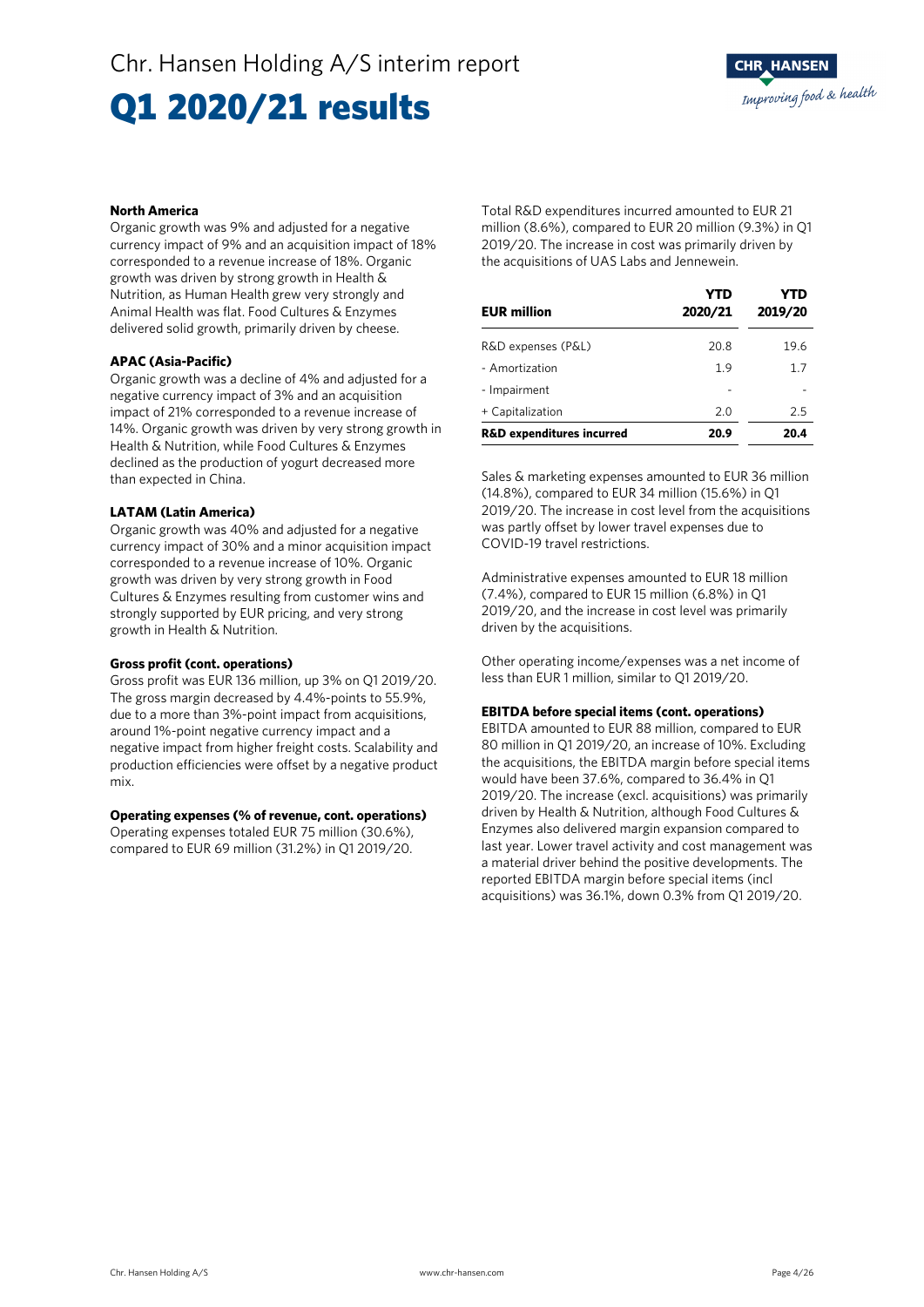### Q1 2020/21 results



### **EBIT margin b.s.i** - YTD **Cash flow** - YTD

### **Operating profit (EBIT) before special items (cont. operations)**

EBIT before special items amounted to EUR 61 million, compared to EUR 64 million in Q1 2019/20, a decrease of 4%. Excluding the acquisitions, the EBIT margin before special items, including a negative currency impact of 1%-point, would have been 28.5%, down from 29.0% in 2019/20. The reported EBIT margin before special items (incl. acquisitions) was 25.2%.

### **Special items (cont. operations)**

Special items were an expense of EUR 6 million compared to an expense of EUR 1 million in Q1 2019/20, and the increase in expenses was primarily driven by costs in relation to the ongoing divestment of Natural Colors and acquisition of Jennewein.

### **Operating profit (EBIT, cont. operations)**

EBIT amounted to EUR 55 million, compared to EUR 63 million in Q1 2019/20. The EBIT margin was 22.6%, compared to 28.6% in 2019/20. Adjusted for acquisitions, the EBIT margin would have been 25.6%

### **Net financials, share of JV and tax (cont. operations)**

Net financial expenses amounted to EUR 7 million, compared to EUR 3 million in Q1 2019/20. The net interest expenses were EUR 6 million, up from EUR 2 million in Q1 2019/20, and the increase was due to the higher net debt.

The net impact from exchange rate adjustments was a negative at EUR 1 million, on par with Q1 2019/20.

The Bacthera JV produced a EUR 2 million loss to Chr. Hansen, similar to Q1 2019/20.

Income taxes amounted to EUR 11 million, equivalent to an effective tax rate of 23.0%, compared to EUR 13 million and 22.3%, respectively, in Q1 2019/20.



### **Profit for the period from continuing operations**

Profit from continuing operations for the year decreased to EUR 36 million from EUR 46 million in Q1 2019/20.

### **Profit from discontinued operations**

Profit from the divested business of Natural Colors amounted to EUR 5 million, compared to EUR 4 million in Q1 2019/20. The increase was due to the fact that assets held for sale cannot be depreciated according to IFRS.

### **Profit for the period**

Profit for the period decreased to EUR 41 million compared to EUR 50 million in Q1 2019/20.

### **Cash flow (Group)**

Cash flow from operating activities was EUR 31 million (of which EUR 39 million was from continuing operations), compared to EUR 22 million in Q1 2019/20 (of which EUR 30 million was from continuing operations). The increase was driven by acquisitionrelated tax benefits resulting in lower taxes paid, higher non-cash adjustments due to depreciations and amortization charges, partly offset by a higher working capital.

Cash flow used for operational investing activities was EUR 54 million (of which EUR 52 million, or 21% of revenue, was from continuing operations), compared to EUR 29 million in Q1 2019/20 (of which EUR 23 million or 11% of revenue, was from continuing operations),. The increase in spending was driven by the acquisition of the Kalundborg site for HMO production.

Free cash flow before special items, acquisitions and divestments was an outflow of EUR 15 million (of which an outflow of EUR 7 million was from continuing operations), compared to an outflow of EUR 6 million in Q1 2019/20 (of which an inflow of EUR 8 million was from continuing operations).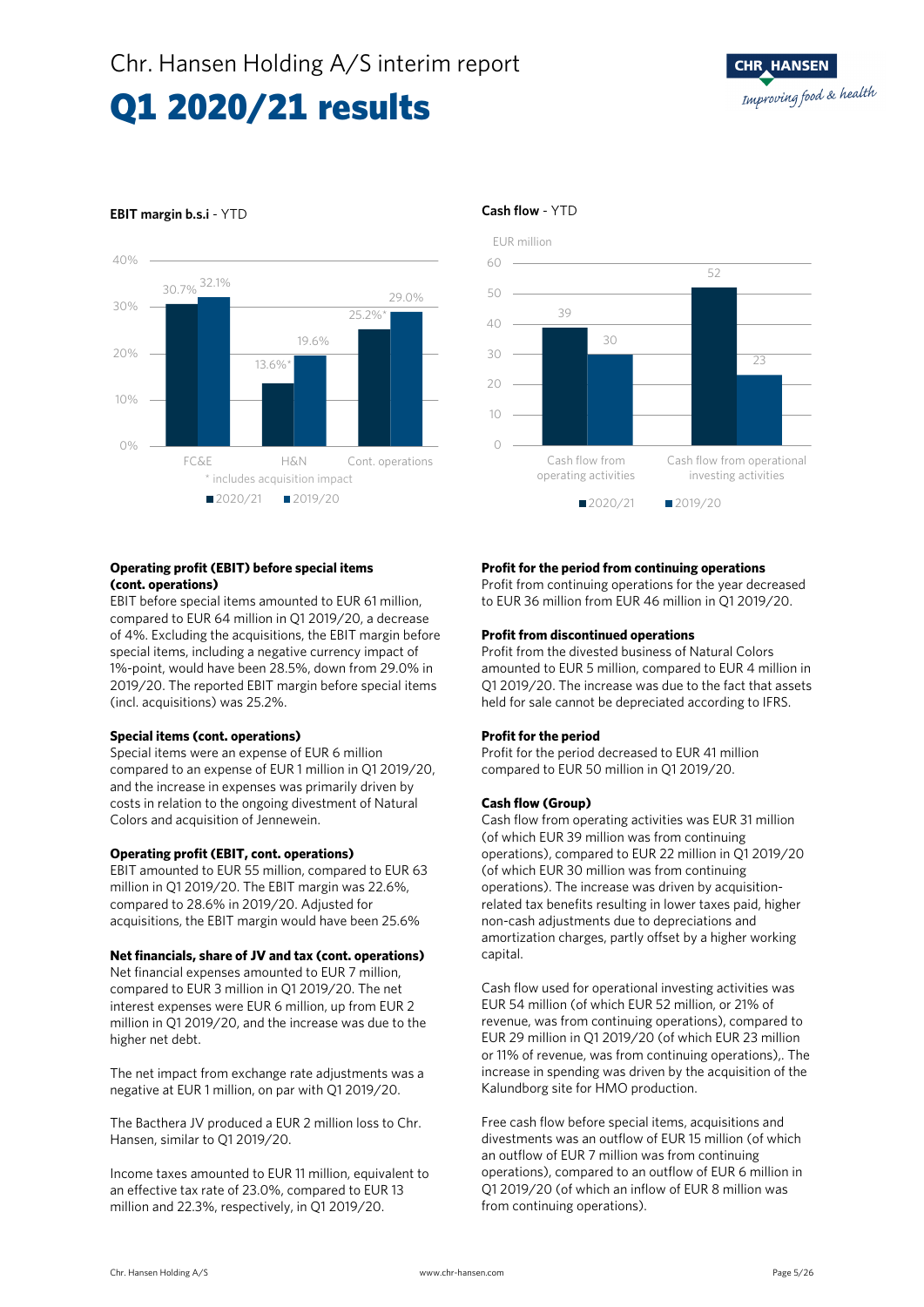## Q1 2020/21 results

Investments in associates was EUR 5 million, similar to Q1 in Q1 2019/20, and represented investments in the Bacthera JV.

### **Assets (Group)**

At November 30, 2020, total assets amounted to EUR 3,229 million (of which EUR 201 million was classified as held for sale), compared to EUR 2,097 million a year earlier. The increase was mainly due to the acquisitions of HSO Health Care, UAS Laboratories and Jennewein, and investments in the microbial production platform.

Total non-current assets amounted to EUR 2,741 million (of which continuing operations accounted for EUR 2,639 million), compared to EUR 1,641 million at November 30, 2019. Goodwill and intangible assets increased by EUR 925 million, while property, plant and equipment increased by EUR 162 million.

Total current assets amounted to EUR 488 million (of which continuing operations accounted for EUR 389 million), compared to EUR 456 million (of which continuing operations accounted for EUR 354 million) at November 30, 2019.

### **Net working capital (Group)**

Net working capital was EUR 250 million (of which EUR 195 million, or 19.6% of the latest four quarters of revenue were related to continuing operations), compared to EUR 244 million in Q1 2019/20 (of which EUR 180 million, or 19.1% of latest four quarters of revenue were related to continuing operations). Inventories increased by EUR 27 million, or 24%, while trade receivables increased by EUR 3 million. Trade payables increased by EUR 24 million, or 26%.

### **Equity (Group)**

Total equity amounted to EUR 931 million at November 30, 2020, compared to EUR 727 million a year earlier. At the Annual General Meeting held on November 25, it was decided to not pay out an ordinary dividend for the year 2019/20. Instead, the Board of Directors expects to pay out an extraordinary dividend, at least the size of a normalized ordinary dividend, once the divestment process of Natural Colors has been completed.

### **Net debt (Group)**

Net interest-bearing debt amounted to EUR 1,706 million, or 3.8x EBITDA, compared to EUR 793 million, or 1.9x EBITDA, at November 30, 2019. The increase was driven by the acquisitions of HSO Health Care, UAS Laboratories and Jennewein.

### **Return on invested capital (ROIC, Group)**

The return on invested capital excluding goodwill was 20.9%, compared to 27.8% in Q1 2019/20. The decrease was driven by the acquisitions of HSO Health Care, UAS Laboratories and Jennewein. Invested capital excluding goodwill increased to EUR 1,444 million, compared to EUR 1,043 million at November 30, 2019. The return on invested capital including goodwill was 10.4%, compared to 15.7% in Q1 2019/20. Invested capital including goodwill increased to EUR 2,910 million, compared to EUR 1,816 million at November 30, 2019.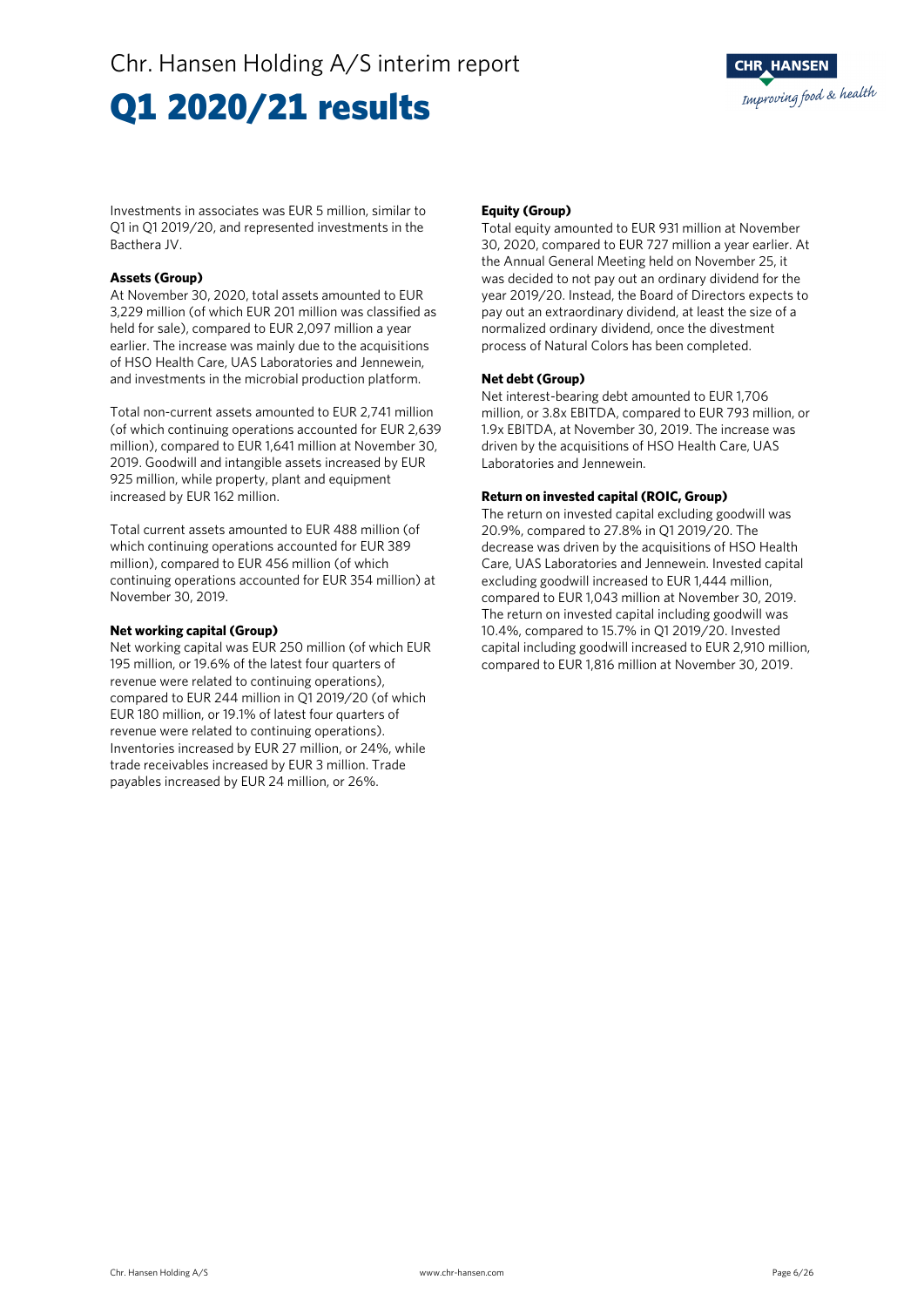### **Food Cultures & Enzymes**

| <b>EUR million</b>      | Q1<br>2020/21 | Q <sub>1</sub><br>2019/20 |
|-------------------------|---------------|---------------------------|
| Revenue                 | 165.3         | 166.1                     |
| Organic growth          | 8%            | 4%                        |
| EBITDA                  | 65.2          | 64.5                      |
| EBITDA margin           | 39.4%         | 38.9%                     |
| EBIT                    | 50.8          | 53.2                      |
| EBIT margin             | 30.7%         | 32.1%                     |
| ROIC excluding goodwill | 33.4%         | 36.7%                     |

### **Revenue**

Organic growth in Q1 2020/21 was 8% and adjusted for a negative currency impact of 8% corresponded to a slight revenue decrease. Organic growth comprised 2% from volume/mix and 6% from price increases in local currencies. The price increases were primarily achieved by using EUR-based pricing in most emerging market countries.

Organic growth was primarily driven by very strong growth in cheese and enzymes and strong growth in meat, while fermented milk was flat and probiotics declined. In cheese and enzymes, growth was driven by continued good momentum in CHY-MAX® Supreme, and by continued growth of the NOLA® Fit lactase enzyme.

COVID-19 impacts in Q1 2020/21 were negative reflecting lower output of fermented milk (both chilled and ambient temperature) in China compared to the same period last year. Fermented milk output in Latin America was also down, but more than offset by customer wins. The commercial pipeline has proven to be robust, and although COVID-19 is an impediment to faster progress in the pipeline, mitigating actions have supported the business.

Bioprotective cultures delivered solid organic growth, driven by the existing segments within fermented milk and meat, and was primarily driven by  $2<sup>nd</sup>$  generation products. Fermented plant bases delivered very strong growth, albeit from a low base. Customer interest in both bioprotection and fermented plant bases continues to be very strong.

### **Innovation**

During Q1 2020/21, several new products were launched in Food Cultures & Enzymes:

- YoFlex<sup>®</sup> Premium creates better textures in traditional yogurts and can substitute skim milk powder for cost savings
- nu-trish® Premium is an upgraded range of cultures improving texture and containing probiotics (LGG® and BB-12® probiotic strains) for dairy and fermented plant-based products

• FreshO® DA is a bioprotection culture for fermented plant based products

In addition to the product launches, more than ten new patents were granted in Q1 and eight new product trademarks were registered.

### **EBITDA**

EBITDA amounted to EUR 65 million, on par with Q1 2019/20. The EBITDA margin was 39.4%, up 0.6% from Q1 2019/20. Increased freight costs in production due to COVID-19 and an unfavorable product mix was more than offset by lower travel activity and a generally low cost base.

### **EBIT**

EBIT amounted to EUR 51 million, compared to EUR 53 million in Q1 2019/20. The EBIT margin was 30.7%, down from 32.1% last year. The decrease was primarily due to a negative currency impact and increased depreciations.

### **ROIC excluding goodwill**

Return on invested capital excluding goodwill was 33.4%, compared to 36.7% in Q1 2019/20. The decrease was due to the increase in depreciations. Invested capital excluding goodwill increased by EUR 13 million, or 2%, to EUR 617 million. The increase was mainly due to investments in production capacity.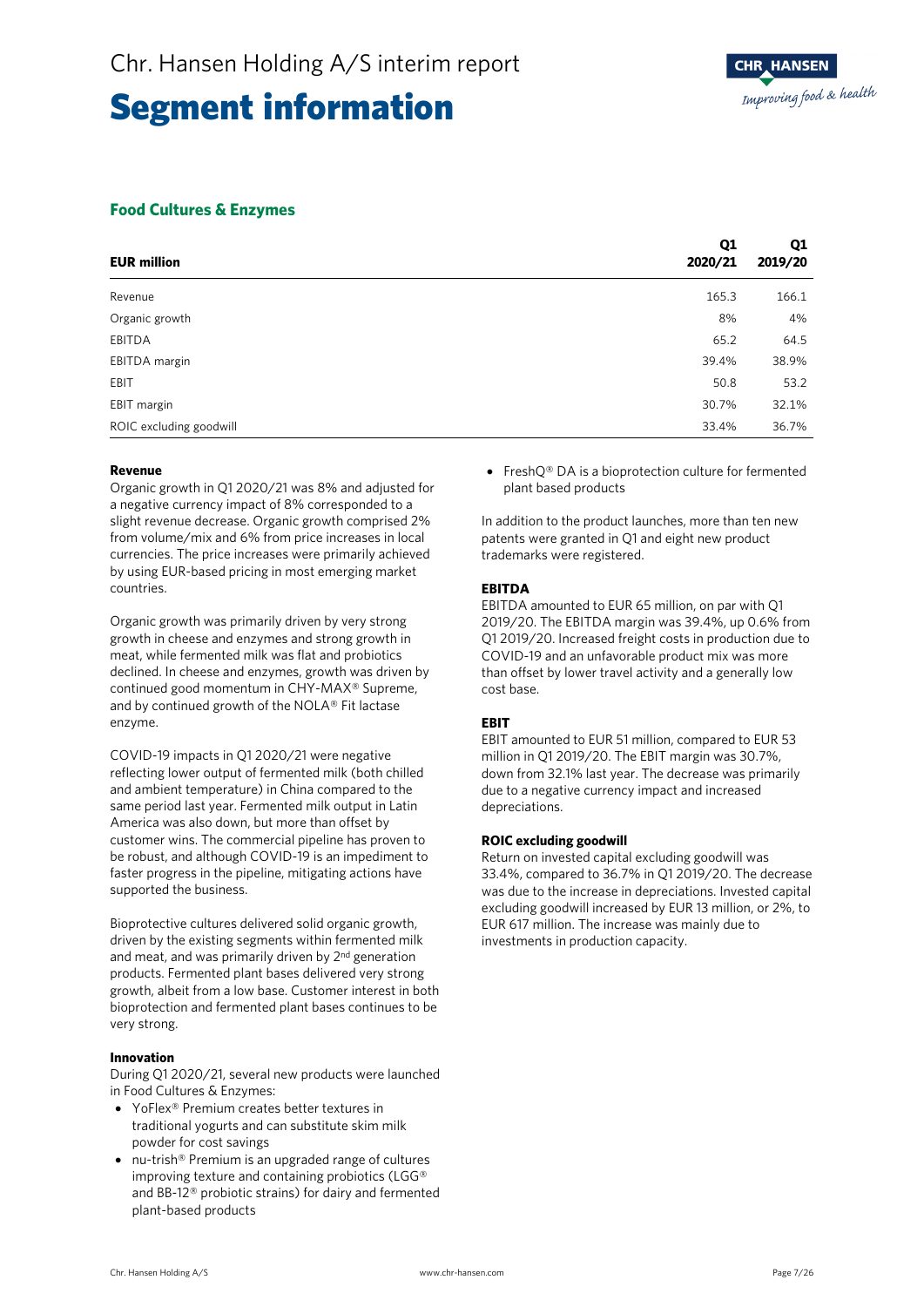### **Health & Nutrition**

| <b>EUR million</b>      | Q1<br>2020/21 | Q1<br>2019/20 |
|-------------------------|---------------|---------------|
| Revenue                 | 78.2          | 53.9          |
| Organic growth          | 15%           | (4%)          |
| EBITDA                  | 22.6          | 15.6          |
| EBITDA margin           | 28.9%         | 28.9%         |
| EBIT                    | 10.6          | 10.6          |
| EBIT margin             | 13.6%         | 19.6%         |
| ROIC excluding goodwill | 7.2%          | 14.7%         |

### **Revenue**

Organic growth in Q1 2020/21 was 15%, and adjusted for an acquisition impact of 38% and a negative currency impact of 8% corresponded to a revenue increase of 45%. Organic growth was primarily driven by volume/mix, with a minor positive impact from pricing. Human Health delivered solid growth, while Animal Health and Plant Health delivered very strong growth.

The solid growth in Human Health was driven by very strong growth in dietary supplements, especially driven by North America and Asia, and helped by the reduction of customer inventories in the same period last year. COVID-19 overall remained a small net positive in demand for dietary supplements. Probiotics for infants and young children declined due to inventory adjustments and timing of orders from key customers.

Animal Health delivered good growth in Cattle and very strong growth in Poultry & Swine. Dairy farmer economics and beef prices in North America were relatively stable during Q1 2020/21. Growth in Poultry & Swine were driven by a good uptake of GalliPro® FIT in several markets, and new customer wins in China. Following the African Swine Fever outbreak in China, the industry is rebuilding its swine population, and combined with a recent ban on antibiotic growth promoters, created a favorable environment for microbial-based solutions.

Plant Health delivered very strong growth, albeit from a low base last year, and was driven by existing products and primarily in Latin America.

### **Acquisitions**

As announced in September 2020, Chr. Hansen has acquired Jennewein Biotechnologie GmbH. Together with the acquisitions of HSO Health Care and UAS Laboratories, the acquisition impacts in Health & Nutrition were material. Integration of HSO and UAS is on track and successful integration is important to unlock sales and production synergies from the acquisitions.

Jennewein will focus on building a new production footprint in Denmark, which will take an estimated two years. Customers' orders are fulfilled from the existing production facilities in Germany, which are currently being expanded to alleviate temporary constrained capacity. The expansion is minor and will be completed during Q3 2020/21, which implies that some of the expected revenues from HMO, and capex in Kalundborg, will be phased into 2022.

### **Innovation**

During Q1 2020/21, three new patents were granted, seven new trademarks were registered, and fifteen new Animal Health product registrations were obtained.

### **EBITDA**

EBITDA amounted to EUR 23 million, up from EUR 16 million in Q1 2019/20, including a positive contribution from acquisitions of EUR 4 million. Excluding the acquisitions, the EBITDA margin would have been 32.3% compared to 28.9% in Q1 2019/20. The increase (excl. acquisitions) was driven by the strong sales growth and lower travel activities, partly offset by increased freight costs. The reported EBITDA margin (incl. acquisitions)was 28.9%.

### **EBIT**

EBIT amounted to EUR 11 million, unchanged from Q1 2019/20, including a negative impact from acquisitions of EUR 2 million. Excluding the acquisitions, the EBIT margin would have been 22.1% including a negative currency impact of approximately 2%-points, compared to 19.6% in Q1 2019/20, and the positive development was driven by the same drivers as for EBITDA. The reported EBIT margin (incl. acquisitions) was 13.6%.

### **ROIC excluding goodwill**

The return on invested capital excluding goodwill was 7.2%, compared to 14.7% in Q1 2019/20, and the decline was driven by the acquisitions' impact on invested capital. Invested capital excluding goodwill increased by EUR 393 million, from EUR 282 million to EUR 675 million.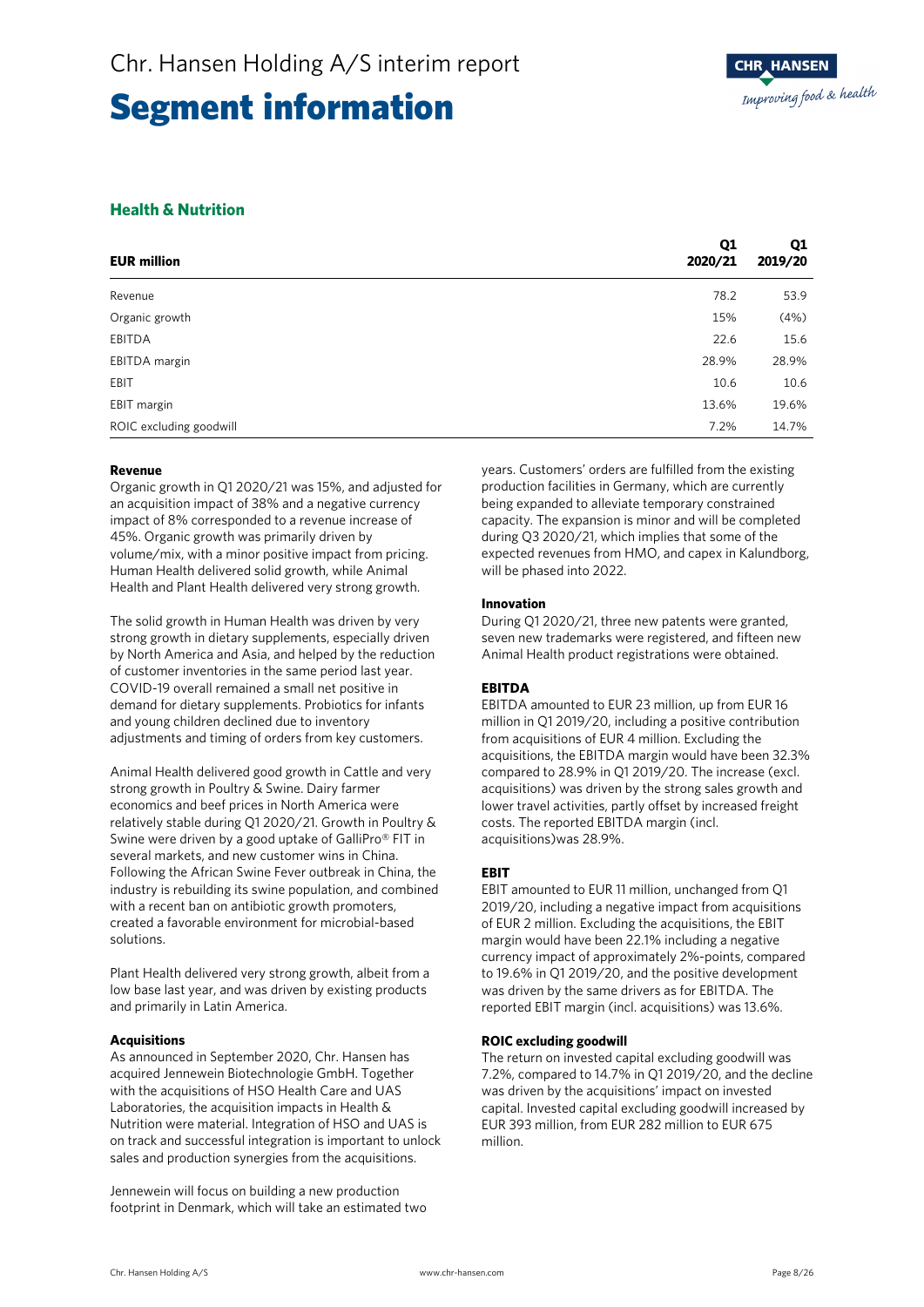### Outlook for 2020/21



#### **Assumptions**

The outlook is based on constant currencies and assumes no further acquisitions. The outlook is also based on the current political and economic environment. The depth and duration of a potential global recession, or other negative macroeconomic events, triggered by COVID-19 may affect demand negatively in the medium term, especially in emerging markets, and a combination of quarantine measures and recession may change consumption patterns between eating out, on-the-go and in-home. The various quarantine measures and travel restrictions already imposed around the world make it more difficult to visit customers to advance projects with new innovative solutions, a very important growth driver for Chr. Hansen, and this will slow the progress of the commercial project pipeline in the medium term. The impacts of COVID-19 are continuously being monitored and evaluated for their short- and medium-term effects. Any deterioration in the political and economic climate might impact the outlook negatively. This includes, but is not limited to, the economic climate in several emerging markets, such as China, Turkey, Brazil and Argentina; the overall situation in the Middle East, including any potential sanctions; a deterioration in global trading conditions; and negative consequences of implementing Brexit.

#### **Organic revenue growth**

For 2020/21, organic revenue growth is expected to be 5-8%, with the highest contribution from Health & Nutrition. Food Cultures & Enzymes is expected to significantly outgrow the relatively low end-market growth, and with a positive impact from EUR pricing similar to the effect reported in 2019/20. Growth will be driven by continued momentum in bioprotection and dairy enzymes, as well as fermented plant bases, albeit from a relatively low base. Health & Nutrition is expected to grow faster than the respective underlying markets of probiotics for humans, animals and plants, and will generally be driven by increased demand and increased market penetration of new and recently launched products.

### **EBIT margin before special items (b.s.i.)**

EBIT margin b.s.i. is expected to be 27-28%. Relative to the EBIT margin b.s.i. for continuing operations of 33.7% delivered in 2019/20, the margin is expected to be impacted negatively by acquisitions (but the net portfolio changes remain accretive to the EBITDA margin) and currencies, primarily the USD. Additionally, the Company expects to return to more normalized travel activity and cost level during the second half of 2021, and to continue investments in growth and innovation opportunities.

### **Free cash flow**

Free cash flow before special items, acquisitions and divestments is expected to be EUR 120-160 million. Cash flow from operations is now expected to be lower than in 2019/20, primarily as the expected contribution from

acquisitions will be lower. Cash flow used for operational investing activities is now expected to be EUR 150-175 million (previously around EUR 200 million) driven by investments into the new HMO business which include the new factory in Kalundborg, despite the phasing of a part of the investment into next year. The capex-to-sales ratio excluding the HMO investments is expected to be on par with 2019/20.

### **Financial implications of portfolio changes**

In addition to the guidance parameters outlined above, the acquired businesses (that will have no material impact on organic growth), are estimated to contribute around EUR 100 million in revenues (previously EUR 130- 140 million). The reduced revenue outlook is mainly linked to the temporary capacity constraint of HMO, and the uncertainty around the HMO ramp up was already mentioned in the Q4 2019/20 announcement. The EBITDA contribution from acquisitions is now estimated to be around EUR 10 million (previously around EUR 30 million), and again, primarily driven by the delay in HMO revenues. In addition, the divestment of Natural Colors is expected to contribute a gain on profit from discontinued operations of around EUR 650-700 million in 2020/21.

#### **Dividend**

The divestment of Natural Colors is expected to complete during the spring of 2021, and upon receiving the proceeds the Board of Directors expects to pay out an extraordinary dividend at least equal to a normalized ordinary dividend for 2019/20.

### **Sensitivity**

Chr. Hansen is a global company serving more than 140 countries through subsidiaries in more than 30 countries.

The most significant currency exposure relates to USD, which accounts for 30-35% of revenue, while exposure to other currencies is more modest. A 5% decrease in the EUR/USD exchange rate would impact revenue measured in EUR negatively by EUR 15-20 million.

Organic revenue growth is sensitive to exchange rate fluctuations in currencies for which Chr. Hansen applies a EUR-based pricing model.

The EBIT margin is also sensitive to exchange rate fluctuations. Production in the US only partly offsets the impact on revenue from changes in the EUR/USD exchange rate. Therefore, the relative EBIT exposure is higher than the revenue exposure. A 5% decrease in the EUR/USD exchange rate would impact EBIT negatively by roughly two thirds of the revenue impact.

The sensitivity to currency developments also applies to the free cash flow.

The use of currency hedging of balance sheet exposures and future cash flows is described in note 4.3 to the Consolidated Financial Statements 2019/20.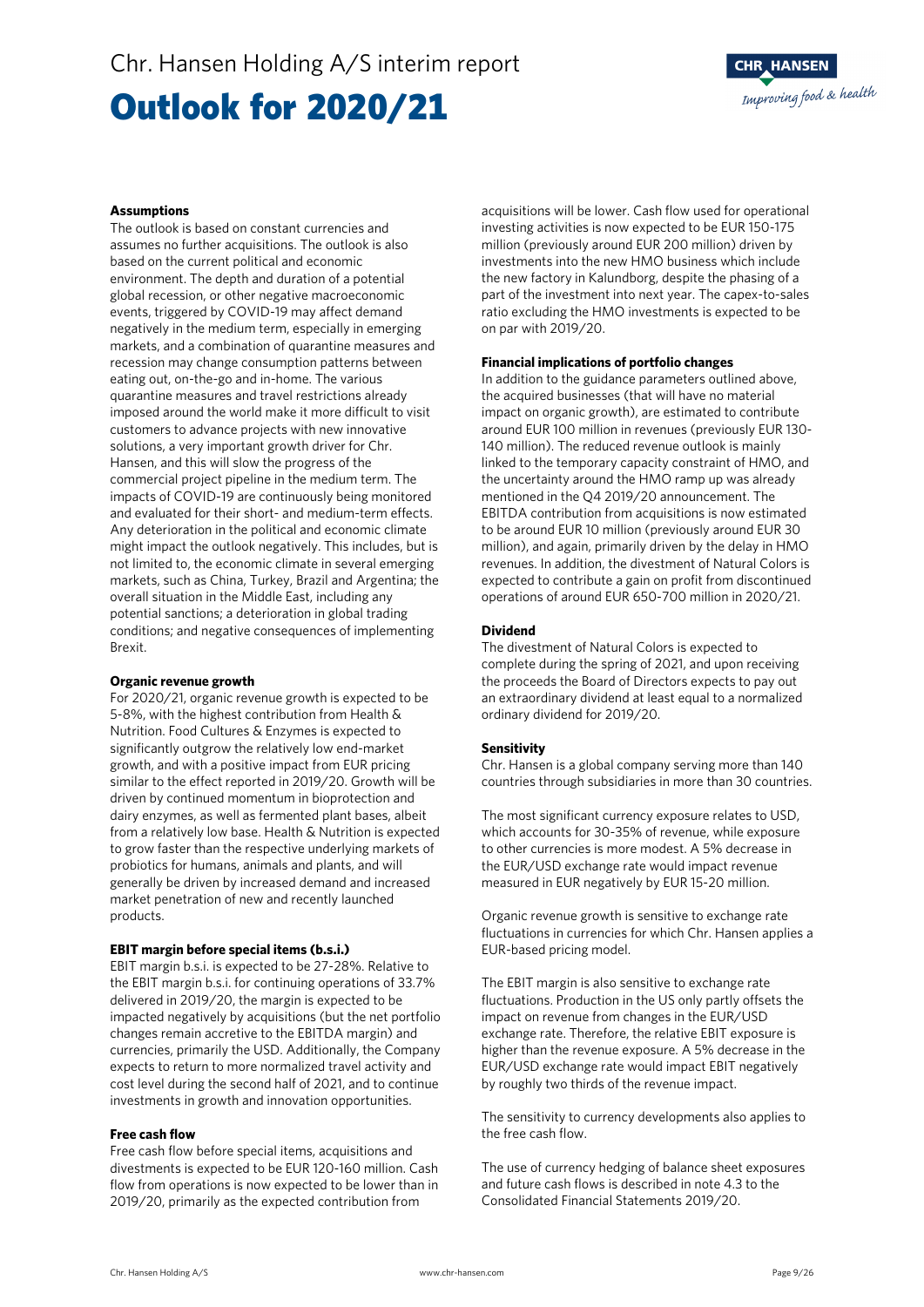### Additional information



### **Conference call**

Chr. Hansen will host a conference call on January 14, 2021 at 10:00 am CET. The conference call can be accessed via the Company's website, www.chr-hansen.com.

For further information, please contact:

### Martin Riise, Head of IR

+45 53 39 22 50

### Annika Stern, IR Officer

+45 23 99 23 82

### **Financial calendar 2020/21**

Interim Report Q2 2020/21 July 8, 2021 Interim Report Q3 2020/21 October 14, 2021 Annual Report 2020/21<br>November 24, 2021 Annual General Meeting Annual General Meeting 2021

### **Company information**

Chr. Hansen Holding A/S Bøge Allé 10-12 2970 Hørsholm Denmark Tel. +45 45 74 74 74 www.chr-hansen.com Company reg. no.: 28318677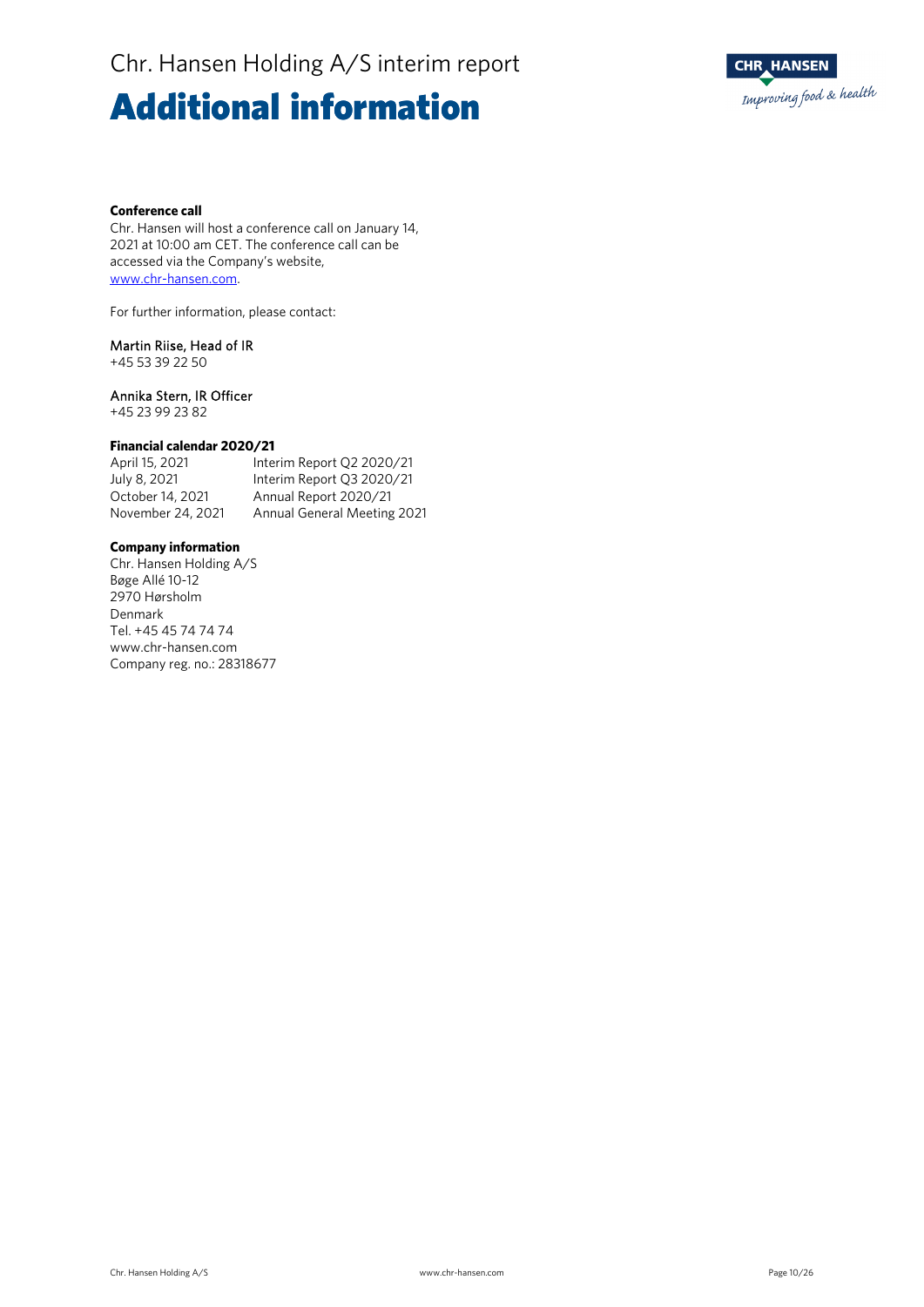### Additional information



#### **Forward-looking statements**

This report contains forward-looking statements that reflect management's current views with respect to certain future events and potential financial performance. Forward-looking statements are other than statements of historical facts. The words "believe," "expect," "anticipate," "intend," "estimate," "outlook," "will," "may," "continue," "should" and similar expressions identify forward-looking statements.

Forward-looking statements include statements regarding: objectives, goals, strategies, outlook and growth prospects; future plans, events or performance and potential for future growth; liquidity, capital resources and capital expenditures; economic outlook and industry trends; developments of the Company's markets; the impact of regulatory initiatives; and the strength of competitors. The forward-looking statements in this report are based upon various assumptions, many of which are based, in turn, upon further assumptions, including without limitation, management's examination of historical operating trends, data contained in records and other data available from third parties.

Although the Company believes that these assumptions were reasonable when made, these assumptions are inherently subject to significant known and unknown risks, uncertainties, contingencies and other important factors which are difficult or impossible to predict and may be beyond our control. Such risks, uncertainties, contingencies and other important factors could cause the actual results of the Company or the industry to differ materially from those results expressed or implied in this report by such forward-looking statements.

The information, opinions and forward-looking statements contained in this report speak only as at the date of this report, and are subject to change without notice. The Company and its respective agents, employees or advisors do not intend to, and expressly disclaim any duty, undertaking or obligation to, make or disseminate any supplement, amendment, update or revision to any of the information, opinions or forward-looking statements contained in this report to reflect any change in events, conditions or circumstances beyond what is required by applicable law or applicable stock exchange rules and regulations.

### **About Chr. Hansen**

Chr. Hansen is a global, differentiated bioscience company that develops natural ingredient solutions for the food, nutritional, pharmaceutical and agricultural industries. At Chr. Hansen we are uniquely positioned to drive positive change through microbial solutions. We have worked for over 145 years to enable sustainable agriculture, cleaner labels and healthier living for more people around the world. Our microbial and fermentation technology platforms, including our broad and relevant collection of around 40,000 microbial strains, have game-changing potential. Matching customer needs and global trends we continue to unlock the power of good bacteria to respond to global challenges such as food waste, global health and the overuse of antibiotics and pesticides. As the world's most sustainable food ingredients company, we touch the lives of more than 1 billion people every day. Driven by our legacy of innovation and curiosity to pioneer science, our purpose – To grow a better world. Naturally. – is at the heart of everything we do.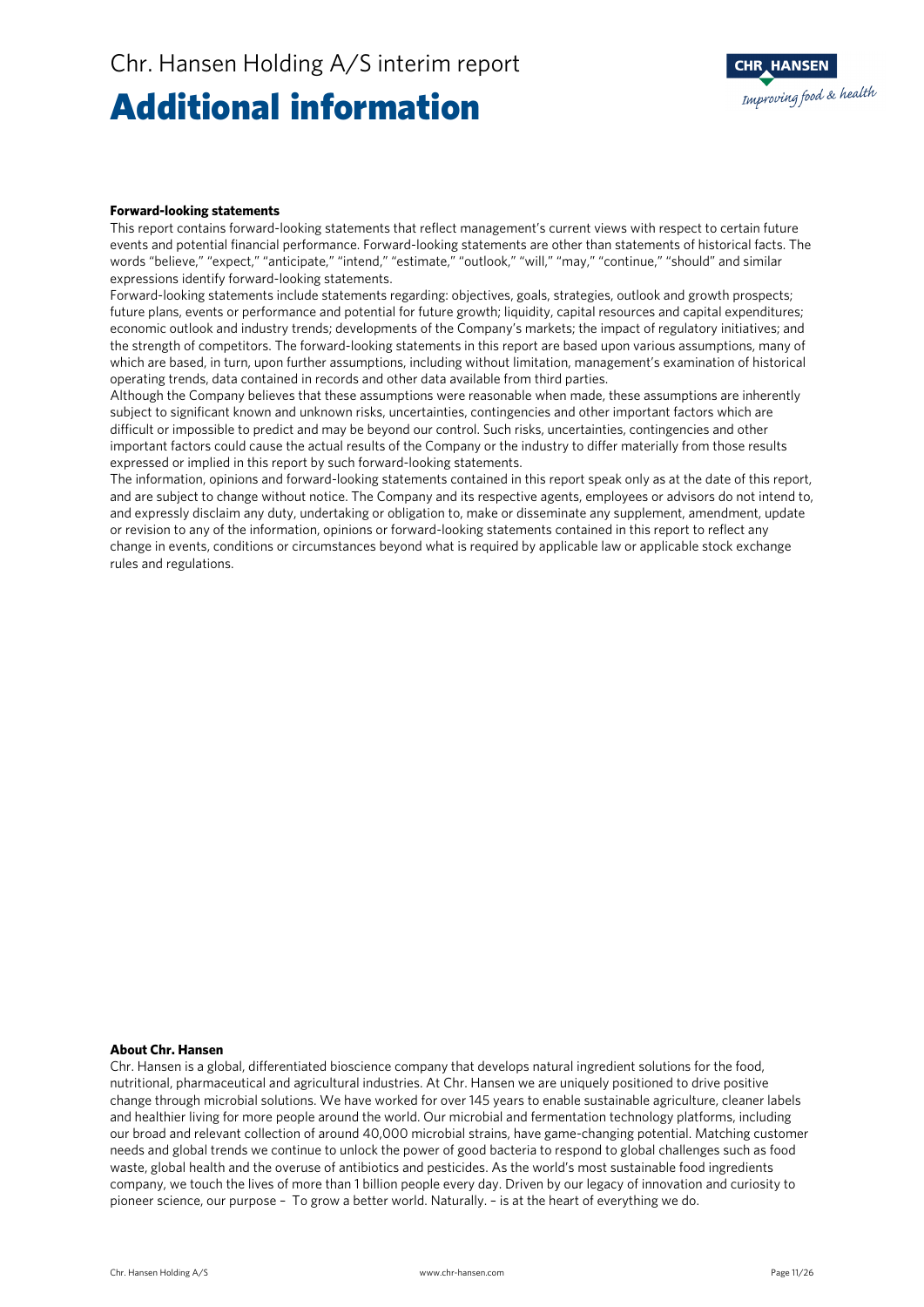

### Statement of the Board of Directors and Executive Board

Today, the Board of Directors and Executive Board have considered and approved the interim report for Chr. Hansen Holding A/S for the period September 1, 2020 to November 30, 2020. The interim report has not been audited or reviewed by the Company's independent auditors.

The unaudited interim report has been prepared in accordance with International Financial Reporting Standards and IAS 34 as adopted by the EU, and additional Danish regulations.

In our opinion, the accounting policies used are appropriate and the overall presentation of the interim report is adequate. Furthermore, the interim report gives a true and fair view of the Group's assets, liabilities and financial position at November 30, 2020, and of the results of the Group's operations and cash flow for the period September 1, 2020 to November 30, 2020.

We further consider that the Management's Review in the preceding pages includes a true and fair account of the development and performance of the Group, the results for the period and the financial position, together with a description of the principal risks and uncertainties that the Group faces, in accordance with Danish disclosure requirements for listed companies. Besides what has been disclosed in this report, no changes in the Group's most significant risks and uncertainties have occurred relative to what was disclosed in the Annual Report of Chr. Hansen Holding A/S for 2019/20.

### Hørsholm, January 14, 2021

### Executive Board

| Mauricio Graber<br>President and CEO | Lise Mortensen<br>CFO.          | Thomas Schäfer<br>CSO  |                |
|--------------------------------------|---------------------------------|------------------------|----------------|
| <b>Board of Directors</b>            |                                 |                        |                |
| Dominique Reiniche<br>Chair          | Jesper Brandgaard<br>Vice Chair | Luis Cantarell         | Lisbeth Grubov |
| Charlotte Hemmingsen                 | Lise Kaae                       | Heidi Kleinbach-Sauter | Kevin Lane     |
| Per Poulsen                          | Kim Ib Sørensen                 | Lillie Li Valeur       | Mark Wilson    |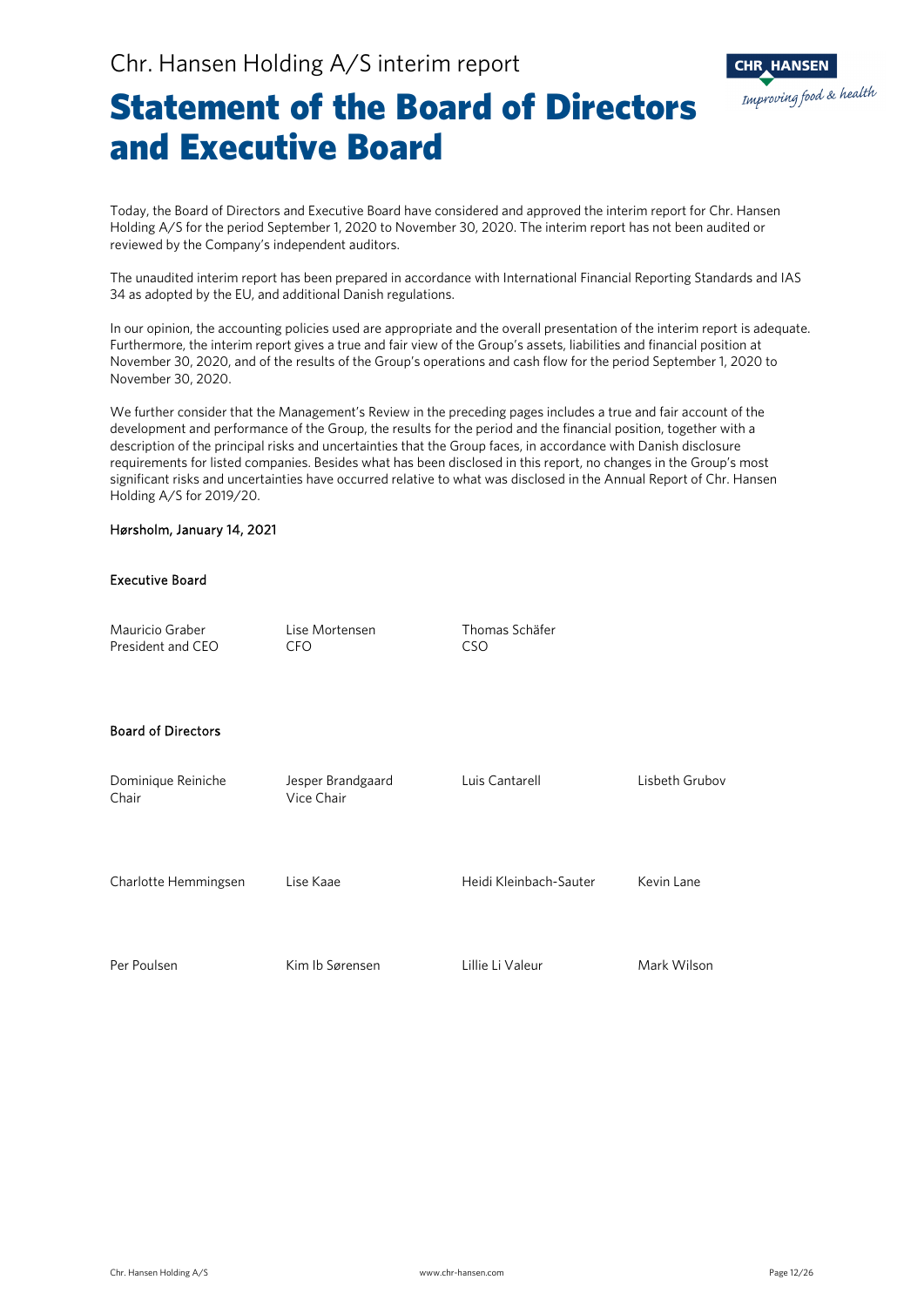### Income statement

| <b>EUR million</b>                                     | Q1<br>2020/21 | Q1<br>2019/20 |
|--------------------------------------------------------|---------------|---------------|
| Revenue                                                | 243.5         | 220.0         |
| Cost of sales                                          | (107.5)       | (87.5)        |
| <b>Gross profit</b>                                    | 136.0         | 132.5         |
| Research and development expenses                      | (20.8)        | (19.6)        |
| Sales and marketing expenses                           | (36.1)        | (34.3)        |
| Administrative expenses                                | (18.1)        | (14.9)        |
| Other operating income                                 | 0.6           | 0.3           |
| Other operating expenses                               | (0.2)         | (0.2)         |
| Operating profit before special items                  | 61.4          | 63.8          |
| Special items                                          | (6.4)         | (0.8)         |
| <b>Operating profit (EBIT)</b>                         | 55.0          | 63.0          |
| Net financial expenses                                 | (6.6)         | (2.6)         |
| Share of loss of joint ventures                        | (1.5)         | (1.7)         |
| <b>Profit before tax</b>                               | 46.9          | 58.7          |
| Income taxes                                           | (10.8)        | (13.1)        |
| <b>Profit from continuing operations</b>               | 36.1          | 45.6          |
| Profit from discontinued operations                    | 5.3           | 4.3           |
| Profit for the period                                  | 41.4          | 49.9          |
| <b>Earnings per share, EUR</b>                         |               |               |
| Earnings per share                                     | 0.31          | 0.38          |
| Earnings per share, diluted                            | 0.31          | 0.38          |
| Earnings per share from continuing operations          | 0.27          | 0.35          |
| Earnings per share from continuing operations, diluted | 0.27          | 0.35          |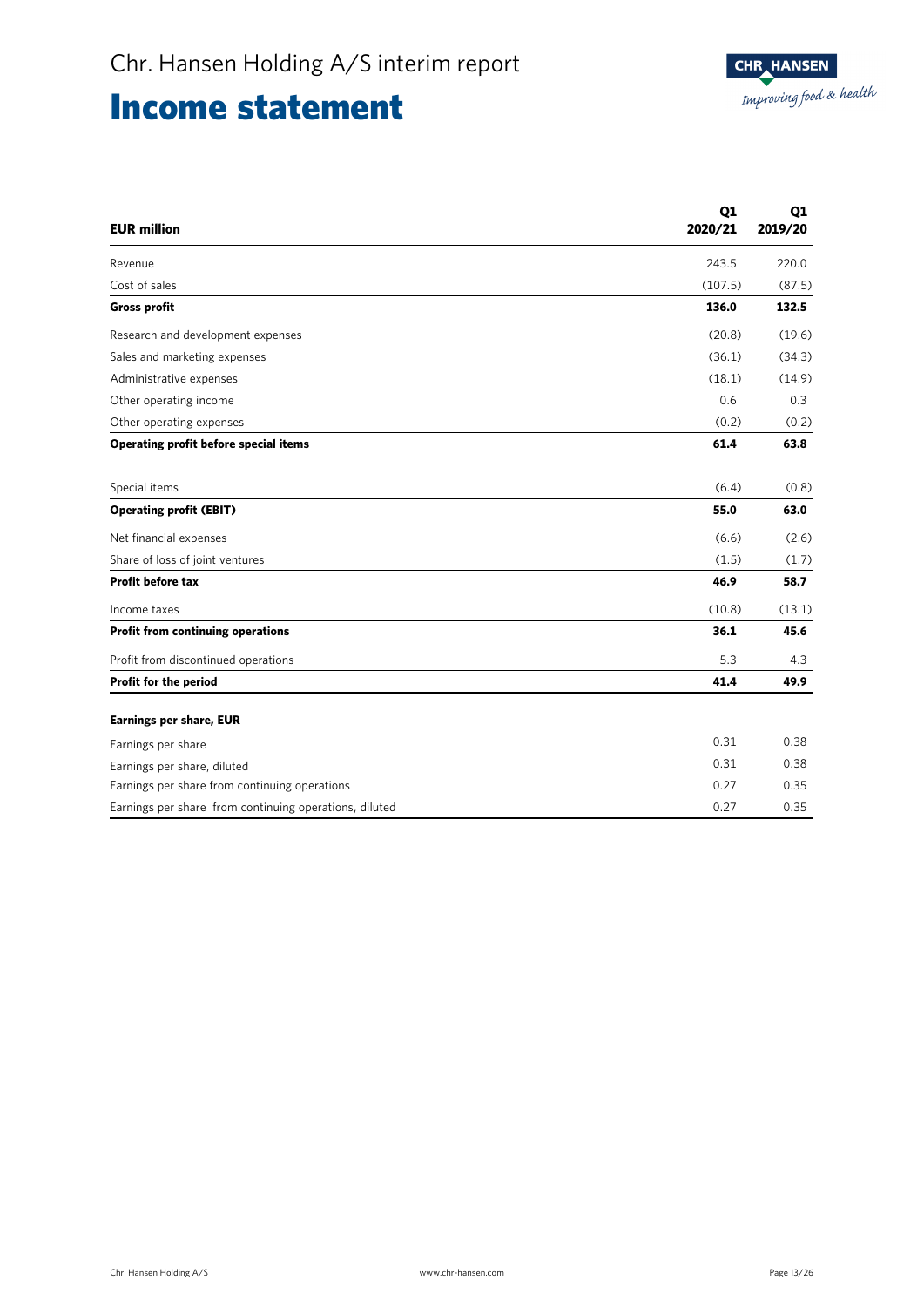## Statement of comprehensive income

| <b>EUR million</b>                                                                                       | Q1<br>2020/21 | Q1<br>2019/20 |
|----------------------------------------------------------------------------------------------------------|---------------|---------------|
| Profit for the period                                                                                    | 41.4          | 49.9          |
| Items that will not be reclassified subsequently to the income statement                                 |               |               |
| Remeasurements of defined benefits plans                                                                 |               |               |
| Items that will be reclassified subsequently to the income statement<br>when specific conditions are met |               |               |
| Currency translation of foreign Group companies                                                          | 1.2           | 1.3           |
| Fair value adjustments on cash flow hedges                                                               | 0.7           | 1.4           |
| Tax related to cash flow hedges                                                                          | (0.1)         | (0.1)         |
| Other comprehensive income for the period                                                                | 1.8           | 2.6           |
| Total comprehensive income for the period                                                                | 43.2          | 52.5          |
| Attributable to:                                                                                         |               |               |
| Shareholders of Chr. Hansen Holding A/S                                                                  | 43.2          | 52.5          |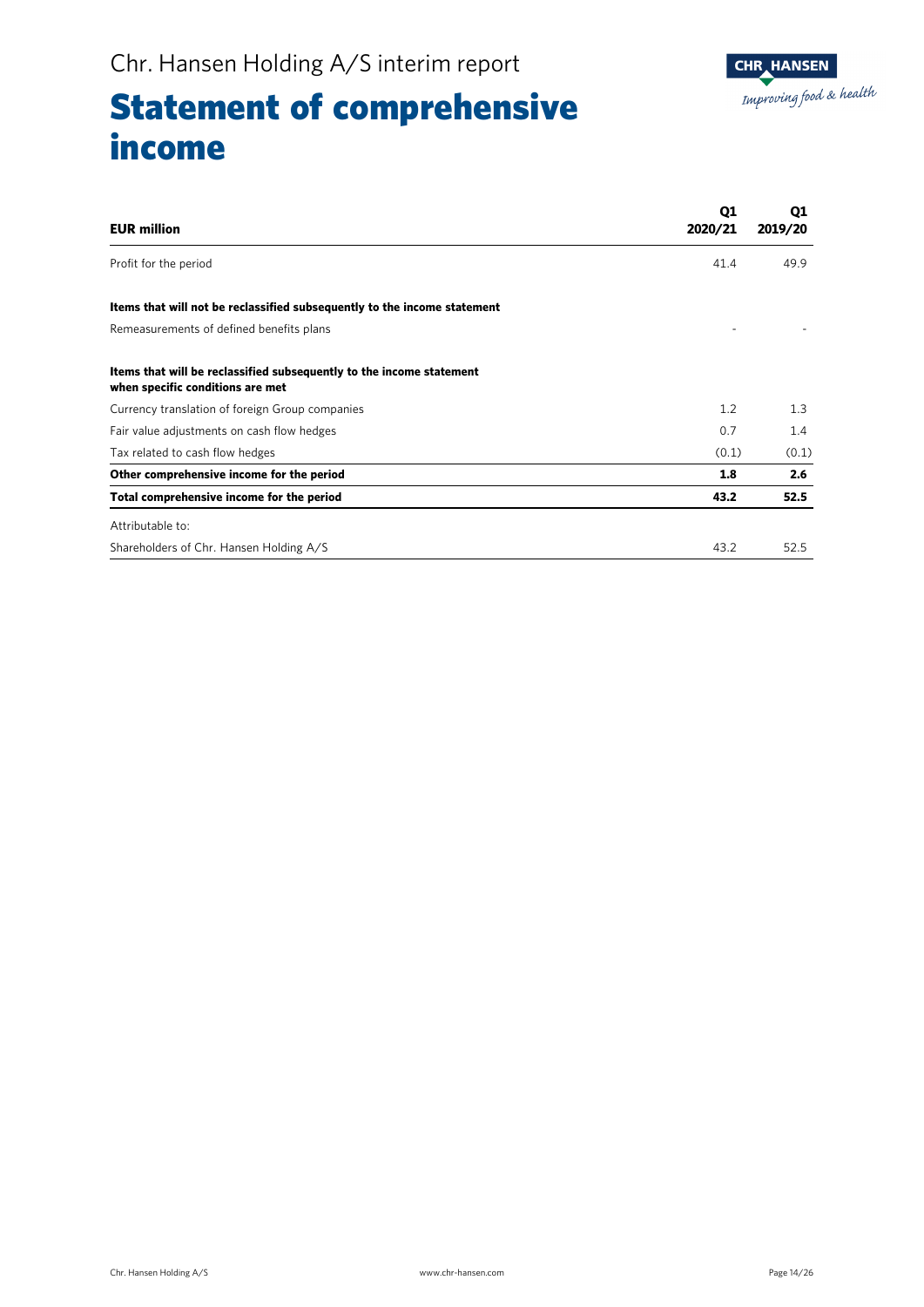### Cash flow statement

| <b>EUR million</b>                                                           | Q1<br>2020/21 | Q1<br>2019/20 |
|------------------------------------------------------------------------------|---------------|---------------|
| Operating profit from continuing operations                                  | 55.0          | 63.0          |
| Non-cash adjustments                                                         | 27.5          | 16.8          |
| Change in working capital                                                    | (31.3)        | (8.2)         |
| Interest paid                                                                | (5.0)         | (2.1)         |
| Taxes paid                                                                   | (7.4)         | (39.6)        |
| Cash flow from operating activities - continuing operations                  | 38.8          | 29.9          |
| Cash flow from operating activities - discontinued operations                | (7.7)         | (8.0)         |
| Cash flow from operating activities                                          | 31.1          | 21.9          |
| Investments in intangible assets                                             | (4.4)         | (4.2)         |
| Investments in property, plant and equipment                                 | (50.1)        | (19.0)        |
| Sale and lease back proceeds                                                 | 2.4           |               |
| Sale of property, plant and equipment                                        |               |               |
| Cash flow from operational investing activities -<br>continuing operations   | (52.1)        | (23.2)        |
| Cash flow from operational investing activities -<br>discontinued operations | (2.0)         | (5.8)         |
| Cash flow from operational investing activities                              | (54.1)        | (29.0)        |
| Acquisition of entities, net of cash acquired                                | (319.0)       |               |
| Investments in joint ventures                                                | (5.1)         | (5.5)         |
| Loan to joint ventures                                                       |               |               |
| Cash flow from investing activities - continuing operations                  | (376.2)       | (28.7)        |
| Cash flow from investing activities - discontinued operations                | (2.0)         | (5.8)         |
| Cash flow from investing activities                                          | (378.2)       | (34.5)        |
| <b>Free cash flow</b>                                                        | (347.1)       | (12.6)        |
| <b>Borrowings</b>                                                            | 383.0         | 10.2          |
| Repayment of borrowings                                                      | (60.8)        | (16.5)        |
| Purchase of treasury shares, net                                             | (6.5)         |               |
| Cash flow from financing activities - continuing operations                  | 315.7         | (6.3)         |
| Cash flow from financing activities - discontinued operations                | 9.8           | 13.8          |
| Cash flow from financing activities                                          | 325.5         | 7.5           |
| Net cash flow for the period                                                 | (21.6)        | (5.1)         |
| Cash and cash equivalents, beginning of period                               | 96.2          | 87.4          |
| Unrealized exchange gains/(losses) included in cash and cash equivalents     | (0.1)         | 0.9           |
| Net cash flow for the period                                                 | (21.6)        | (5.1)         |
| Cash and cash equivalents, end of period                                     | 74.5          | 83.2          |

Ī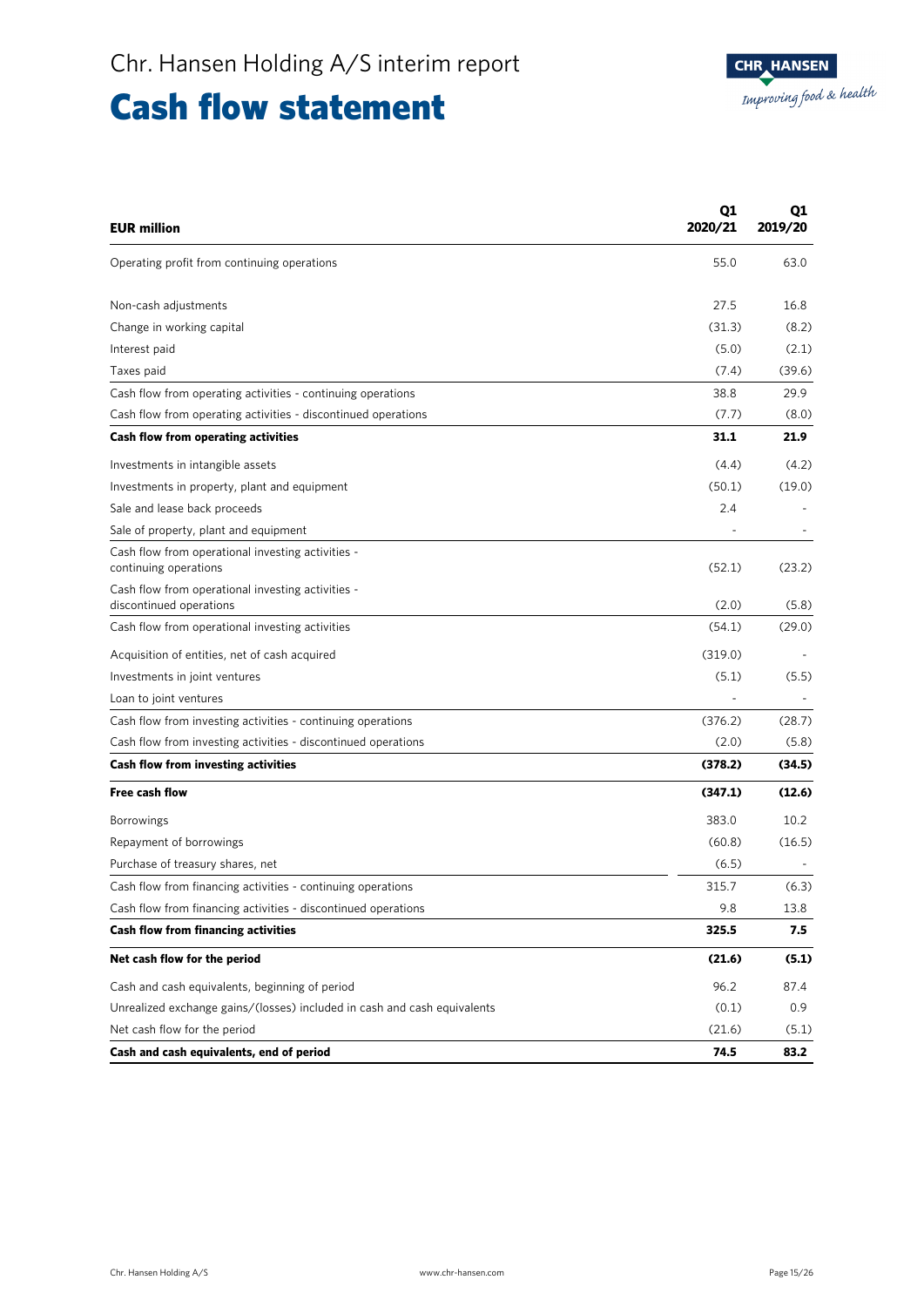## Balance sheet

| <b>EUR million</b>                 | <b>Nov 30,</b><br>2020 | <b>Nov 30,</b><br>2019   | Aug 31,<br>2020 |
|------------------------------------|------------------------|--------------------------|-----------------|
| <b>ASSETS</b>                      |                        |                          |                 |
| <b>Non-current assets</b>          |                        |                          |                 |
| Goodwill                           | 1,466.2                | 772.9                    | 1,249.1         |
| Other intangible assets            | 436.6                  | 223.0                    | 321.7           |
| Property, plant and equipment      | 704.9                  | 627.2                    | 654.8           |
| Investments in joint ventures      | 12.4                   | 10.6                     | 8.8             |
| Receivables from joint ventures    | 5.1                    | $\overline{\phantom{a}}$ | 5.1             |
| Deferred tax                       | 13.8                   | 7.6                      | 7.0             |
| <b>Total non-current assets</b>    | 2,639.0                | 1,641.3                  | 2,246.5         |
| <b>Current assets</b>              |                        |                          |                 |
| Inventories                        | 137.7                  | 171.3                    | 122.3           |
| Trade receivables                  | 136.0                  | 165.3                    | 145.1           |
| Tax receivables                    | 4.4                    | 3.3                      | 4.1             |
| Other receivables                  | 23.5                   | 20.5                     | 24.6            |
| Prepayments                        | 12.6                   | 11.9                     | 12.4            |
| Cash and cash equivalents          | 74.5                   | 83.2                     | 96.2            |
| <b>Total current assets</b>        | 388.7                  | 455.5                    | 404.7           |
| Assets classified as held for sale | 201.0                  |                          | 202.4           |
| <b>Total assets</b>                | 3,228.7                | 2,096.8                  | 2,853.6         |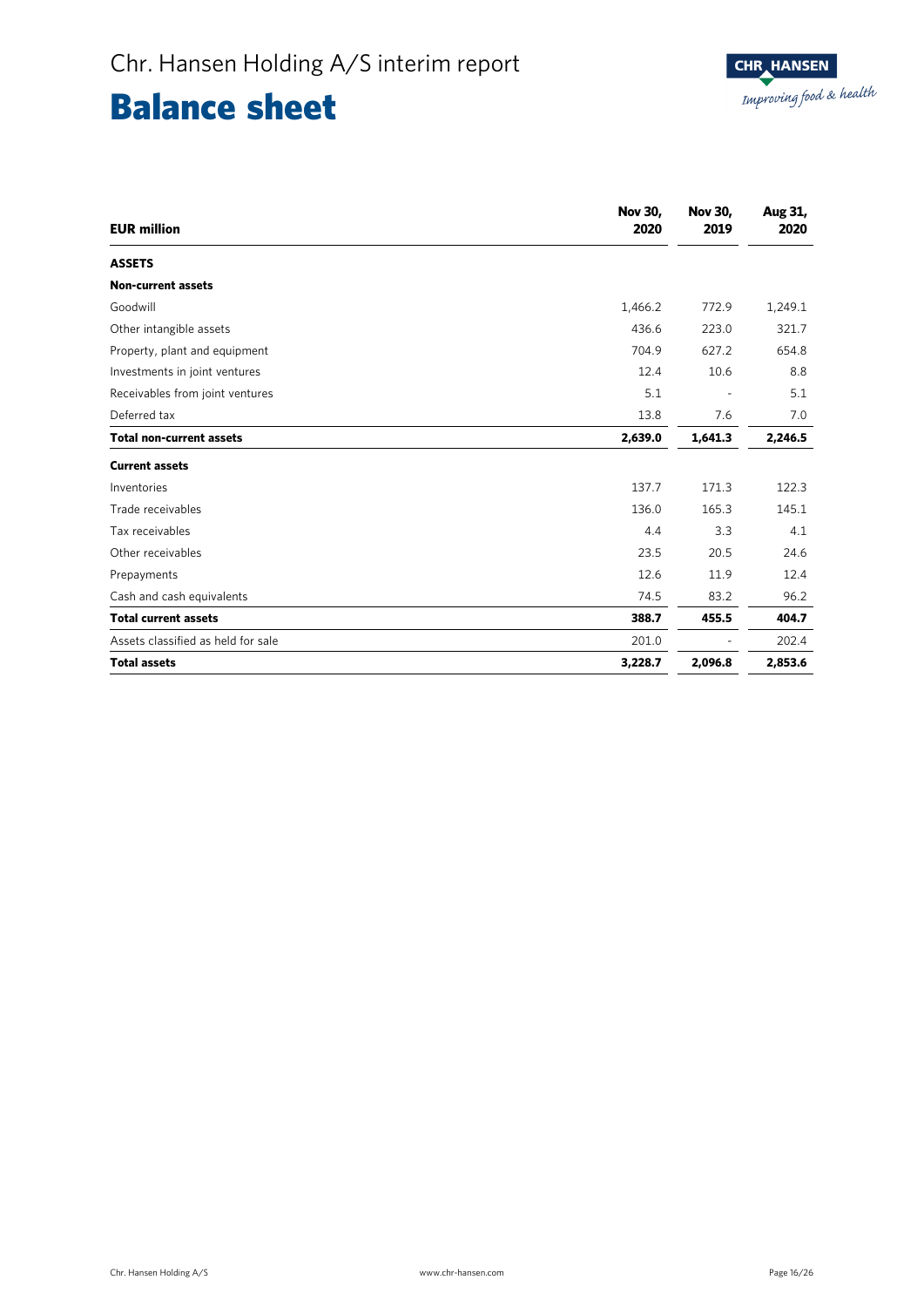## Balance sheet

| <b>EUR million</b>                                         | <b>Nov 30,</b><br>2020 | <b>Nov 30,</b><br>2019 | Aug 31,<br>2020 |
|------------------------------------------------------------|------------------------|------------------------|-----------------|
| <b>EQUITY AND LIABILITIES</b>                              |                        |                        |                 |
| <b>Equity</b>                                              |                        |                        |                 |
| Share capital                                              | 177.1                  | 176.8                  | 177.1           |
| Reserves                                                   | 753.6                  | 550.4                  | 715.9           |
| <b>Total equity</b>                                        | 930.7                  | 727.2                  | 893.0           |
| <b>Non-current liabilities</b>                             |                        |                        |                 |
| Employee benefit obligations                               | 7.1                    | 7.9                    | 6.6             |
| Deferred tax                                               | 169.8                  | 92.4                   | 133.3           |
| Provisions                                                 | 3.4                    | 3.6                    | 3.5             |
| Borrowings                                                 | 791.0                  | 712.7                  | 736.7           |
| Tax payables                                               | 12.0                   | 15.6                   | 12.0            |
| Deferred gain sale and lease back                          | 43.0                   | 49.1                   | 43.4            |
| Other payables                                             | 7.8                    |                        | 7.8             |
| <b>Total non-current liabilities</b>                       | 1,034.1                | 881.3                  | 943.3           |
| <b>Current liabilities</b>                                 |                        |                        |                 |
| Borrowings                                                 | 973.8                  | 163.3                  | 685.2           |
| Trade payables                                             | 79.0                   | 92.5                   | 101.2           |
| Tax payables                                               | 29.1                   | 14.7                   | 29.0            |
| Deferred gain sale and lease back                          | 1.8                    | 1.8                    | 1.8             |
| Other payables                                             | 95.5                   | 216.0                  | 99.7            |
| <b>Total current liabilities</b>                           | 1,179.2                | 488.3                  | 916.9           |
| <b>Total liabilities</b>                                   | 2,213.3                | 1,369.6                | 1,860.2         |
| Liabilities relating to assets classified as held for sale | 84.7                   |                        | 100.4           |
| <b>Total equity and liabilities</b>                        | 3,228.7                | 2,096.8                | 2,853.6         |

Ī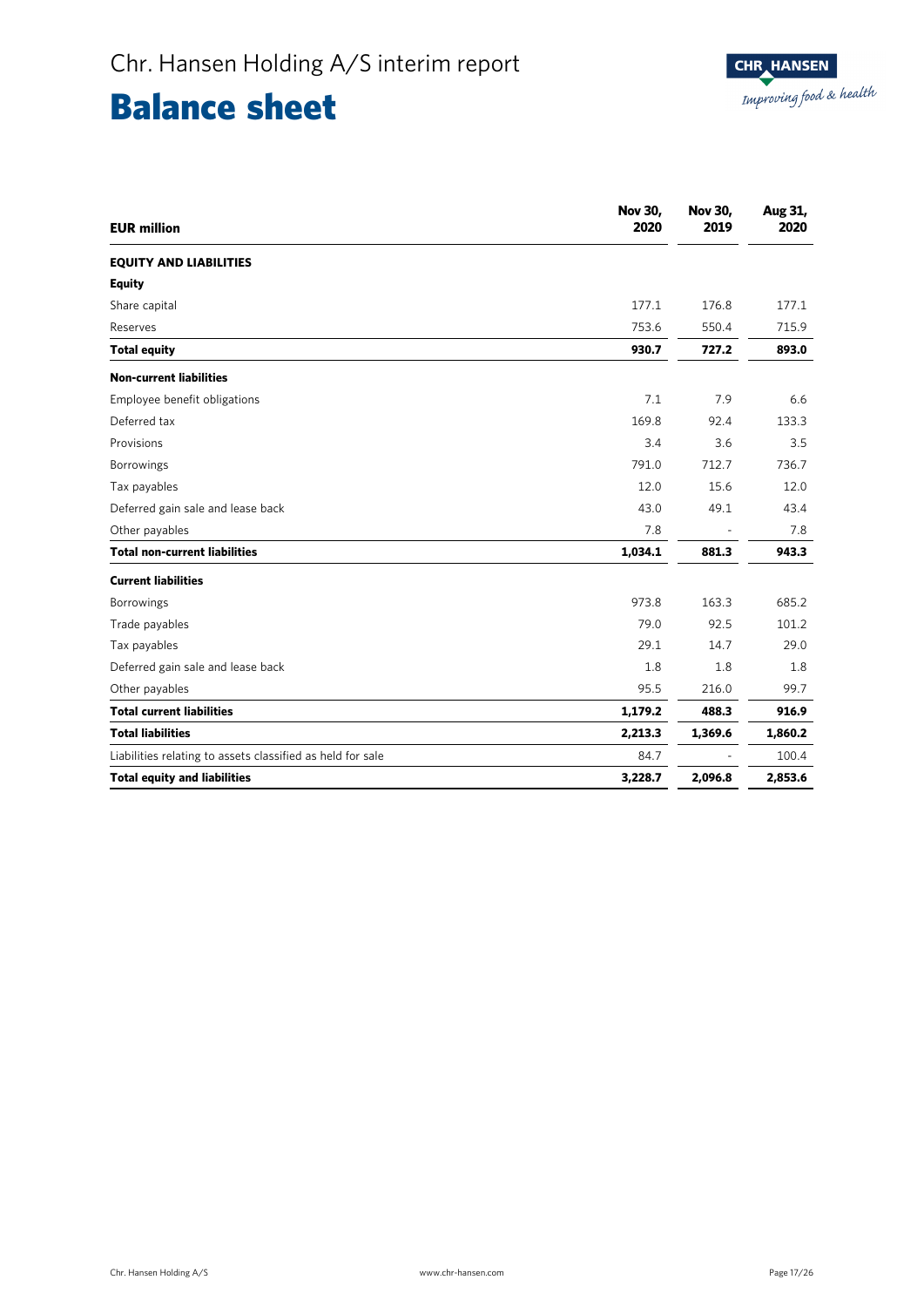| <b>EUR million</b>                                                                | <b>Share</b> | Currency<br>capital translation | <b>Cash flow</b><br>hedges | <b>Retained</b><br>earnings | <b>Total</b> |
|-----------------------------------------------------------------------------------|--------------|---------------------------------|----------------------------|-----------------------------|--------------|
| 2020/21                                                                           |              |                                 |                            |                             |              |
| Equity at September 1                                                             | 177.1        | (76.6)                          | (7.4)                      | 799.9                       | 893.0        |
| Total comprehensive income for the year,<br>see statement of comprehensive income |              | 1.2                             | 0.6                        | 41.4                        | 43.2         |
| <b>Transactions with owners</b>                                                   |              |                                 |                            |                             |              |
| Purchase of treasury shares                                                       | ۰            | ٠                               | ٠                          | (6.5)                       | (6.5)        |
| Share-based payment                                                               |              | ٠                               | ٠                          | 1.0                         | 1.0          |
| <b>Equity at November 30</b>                                                      | 177.1        | (75.4)                          | (6.8)                      | 835.8                       | 930.7        |

| <b>EUR million</b>                                                                | Share | Currency<br>capital translation | <b>Cash flow</b><br>hedges | Retained<br>earnings | <b>Total</b> |
|-----------------------------------------------------------------------------------|-------|---------------------------------|----------------------------|----------------------|--------------|
| 2019/20                                                                           |       |                                 |                            |                      |              |
| Equity at September 1                                                             | 176.8 | (45.3)                          | (6.2)                      | 671.9                | 797.2        |
| Total comprehensive income for the year,<br>see statement of comprehensive income | ۰     | 1.3                             | 1.3                        | 49.9                 | 52.5         |
| <b>Transactions with owners</b>                                                   |       |                                 |                            |                      |              |
| Share-based payment                                                               |       | ٠                               | $\overline{\phantom{a}}$   | 1.2                  | 1.2          |
| Dividend                                                                          |       |                                 | $\overline{\phantom{a}}$   | (123.7)              | (123.7)      |
| <b>Equity at November 30</b>                                                      | 176.8 | (44.0)                          | (4.9)                      | 599.3                | 727.2        |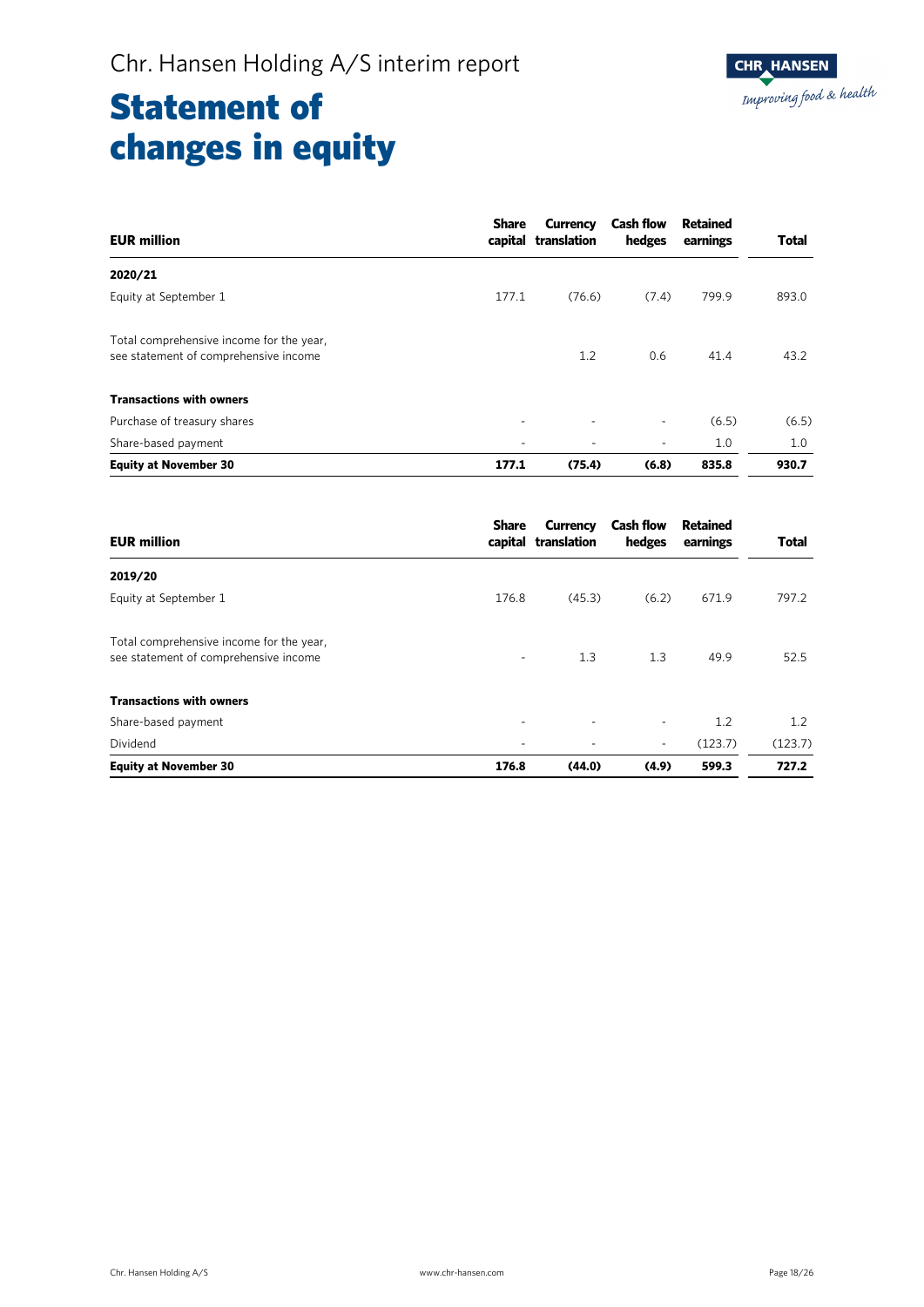## Accounting policies



### Accounting policies

This unaudited interim report has been prepared in accordance with IAS 34 and additional Danish regulations for the presentation of quarterly interim reports by listed companies. The interim report has been prepared in accordance with the accounting policies set out in the Annual Report for 2019/20, except for all new, amended or revised accounting standards and interpretations (IFRSs) adopted by the European Union effective for financial years beginning on or after January 1, 2020. These have not had material impact on the consolidatated interim report.

### Significant accounting estimates and judgements

In preparing this interim report Management has made various accounting estimates and assumptions that may significantly influence the amounts recognized in the consolidated financial statement and related information at the reporting date. The accounting estimates and assumptions which Management considers to be material for the preparation and understanding of the interim report are stated in Note 1.2 in the Annual Report 2019/20 and relate to, e.g. income taxes and deferred tax, goodwill, other intangible assets, leases, inventories, acquisition of entities as well as discontinued operations.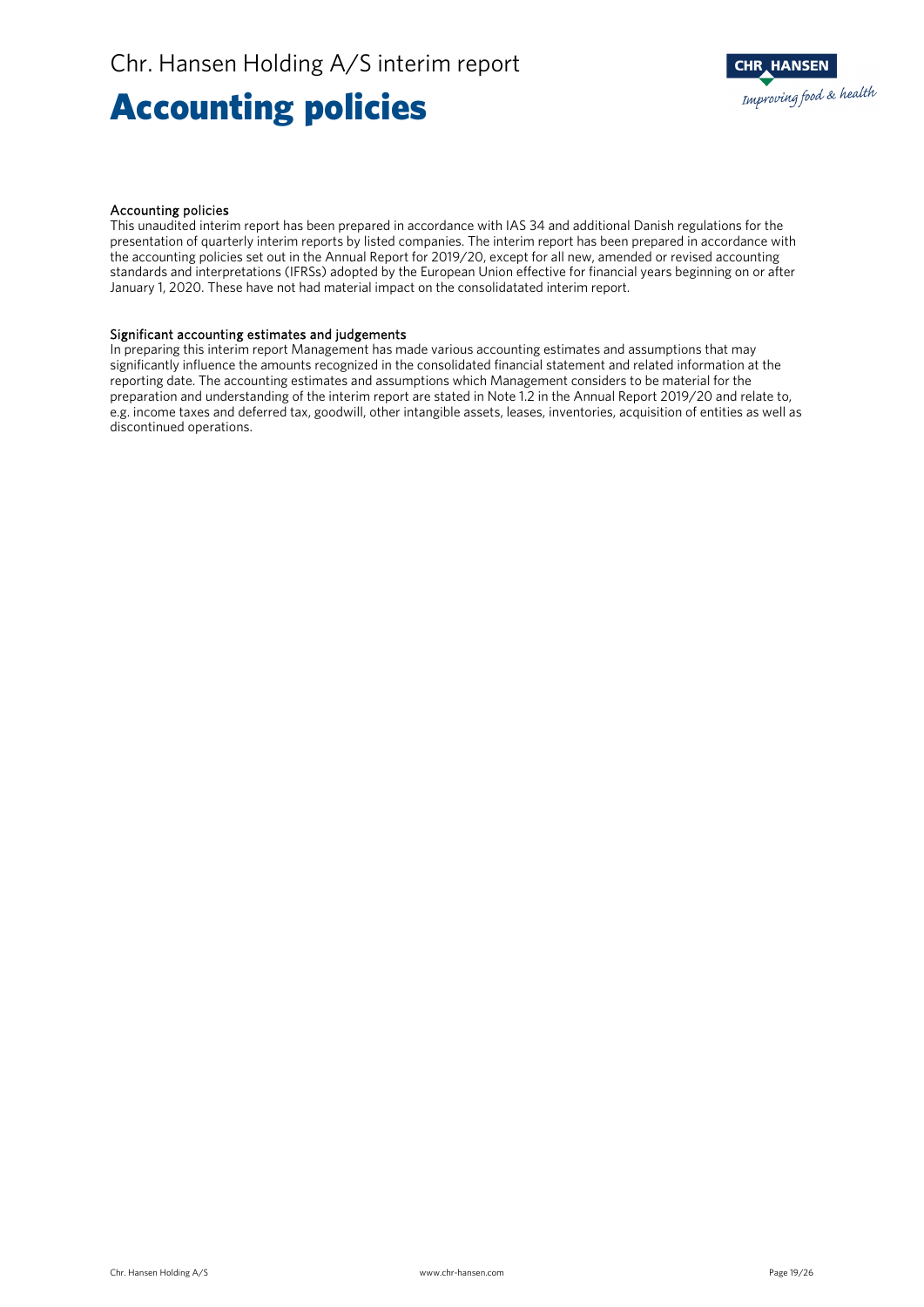## Reconciliation of underlying margins

| <b>EUR million</b>                                                                       | Q1<br>2020/21 | Q1<br>2019/20            |
|------------------------------------------------------------------------------------------|---------------|--------------------------|
| <b>Revenue</b>                                                                           |               |                          |
| Group                                                                                    | 296.4         | 272.4                    |
| Discontinued operations                                                                  | (52.9)        | (52.4)                   |
| Acquisitions                                                                             | (21.0)        |                          |
| Adjusted revenue, continuing operations <sup>1)</sup>                                    | 222.5         | 220.0                    |
| <b>EBITDA</b> before special items                                                       |               |                          |
| Group                                                                                    | 96.6          | 88.8                     |
| Discontinued operations                                                                  | (8.8)         | (8.7)                    |
| Acquisitions                                                                             | (4.2)         |                          |
| Adjusted EBITDA before special items, continuing operations <sup>1)</sup>                | 83.6          | 80.1                     |
| Amortization, depreciation and impairment losses                                         |               |                          |
| Group                                                                                    | (26.4)        | (18.7)                   |
| Discontinued operations                                                                  |               | 2.4                      |
| Acquisitions                                                                             | 6.2           | $\overline{\phantom{a}}$ |
| Adjusted amortization, depreciation and impairment losses,<br>continuing operations $1)$ | (20.2)        | (16.3)                   |
| Operating profit before special items (EBIT before special items)                        |               |                          |
| Group                                                                                    | 70.2          | 70.1                     |
| Discontinued operations                                                                  | (8.8)         | (6.3)                    |
| Acquisitions                                                                             | 2.0           |                          |
| Adjusted EBIT before special items, continuing operations <sup>1)</sup>                  | 63.4          | 63.8                     |
| <b>Continuing operations</b>                                                             |               |                          |
| Underlying EBITDA margin before special items <sup>1)</sup>                              | 37.7%         | 36.4%                    |
| Underlying EBIT margin before special items <sup>1)</sup>                                | 28.5%         | 29.0%                    |
| Reported EBITDA margin before special items                                              | 36.1%         | 36.4%                    |
| Reported EBIT margin before special items                                                | 25.2%         | 29.0%                    |

1) Excluding impact from acquisitions; HSO Health Care GmbH, UAS Laboratories LL and Jennewein Biotechnologie GmbH.

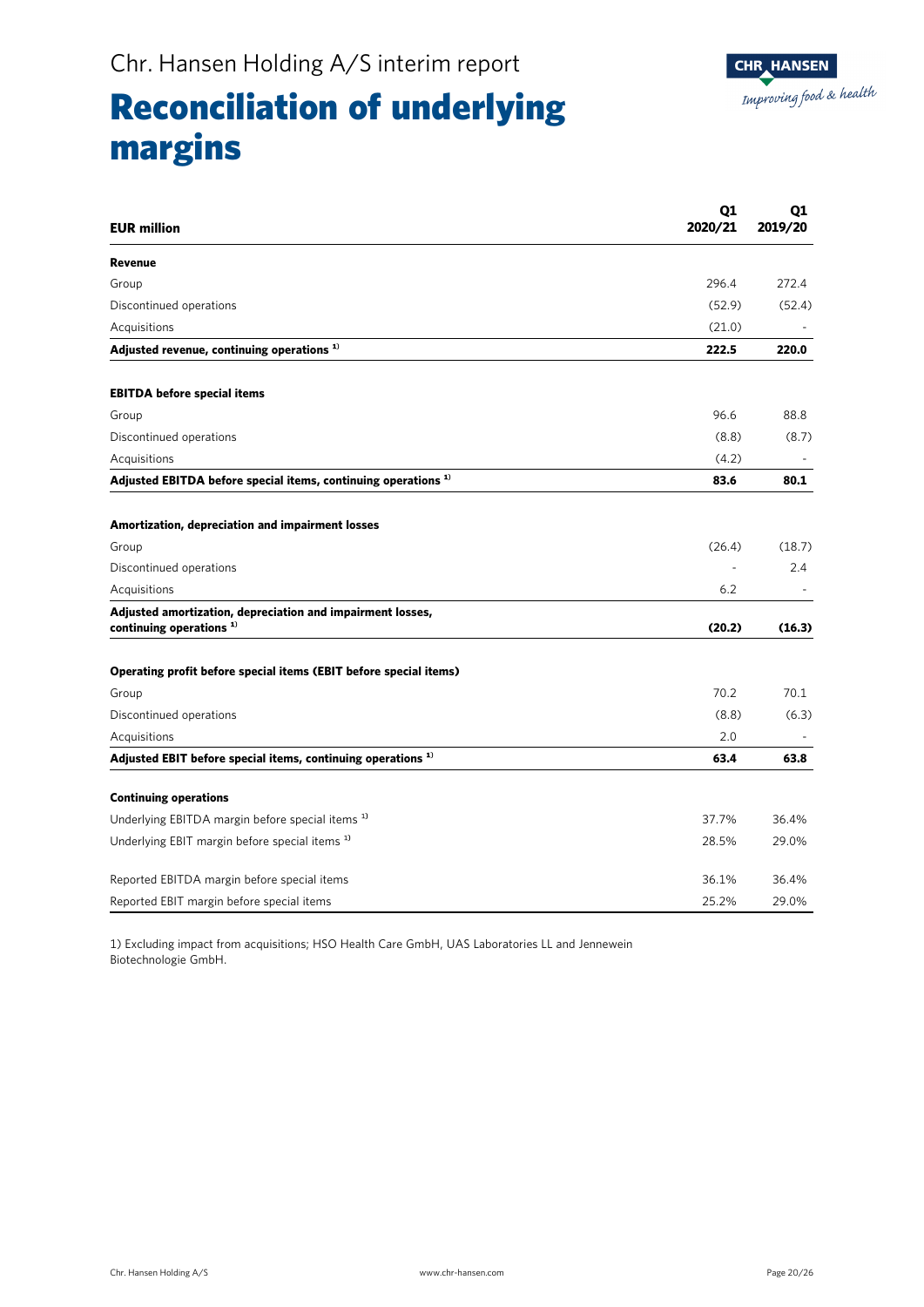| <b>EUR million</b>                               | Food<br><b>Cultures &amp;</b><br><b>Enzymes</b> | Health &<br><b>Nutrition</b> |                          | <b>Not</b> Continuing<br>allocated operations | Dis-<br>continued<br>operations | Group  |
|--------------------------------------------------|-------------------------------------------------|------------------------------|--------------------------|-----------------------------------------------|---------------------------------|--------|
| Q1 2020/21                                       |                                                 |                              |                          |                                               |                                 |        |
| <b>Income statement</b>                          |                                                 |                              |                          |                                               |                                 |        |
| Revenue                                          | 165.3                                           | 78.2                         | $\overline{a}$           | 243.5                                         | 52.9                            | 296.4  |
| EUR growth                                       | 0%                                              | 45%                          | $\overline{\phantom{0}}$ | 11%                                           | 1%                              | 9%     |
| Organic growth                                   | 8%                                              | 15%                          | ٠                        | 10%                                           | 9%                              | 10%    |
| EBITDA before special items                      | 65.2                                            | 22.6                         | ۰                        | 87.8                                          | 8.8                             | 96.6   |
| EBITDA margin before special items               | 39.4%                                           | 28.9%                        | -                        | 36.1%                                         | 16.7%                           | 32.6%  |
| Amortization, depreciation and impairment losses | (14.4)                                          | (12.0)                       |                          | (26.4)                                        | $\overline{a}$                  | (26.4) |
| EBIT before special items                        | 50.8                                            | 10.6                         | -                        | 61.4                                          | 8.8                             | 70.2   |
| EBIT margin before special items                 | 30.7%                                           | 13.6%                        | $\overline{\phantom{0}}$ | 25.2%                                         | 16.7%                           | 23.7%  |
| Share of loss of joint ventures                  | ٠                                               | (1.5)                        |                          | (1.5)                                         | $\overline{\phantom{a}}$        | (1.5)  |
| Special items and net financial expenses         | $\overline{a}$                                  | ٠                            | (13.0)                   | (13.0)                                        | (1.9)                           | (14.9) |
| <b>Profit before tax</b>                         | 50.8                                            | 9.1                          | (13.0)                   | 46.9                                          | 6.9                             | 53.8   |

| <b>EUR million</b>                               | Food<br><b>Cultures &amp;</b><br><b>Enzymes</b> | Health &<br><b>Nutrition</b> | allocated                | <b>Not Continuing</b><br>operations | Dis-<br>continued<br>operations | Group  |
|--------------------------------------------------|-------------------------------------------------|------------------------------|--------------------------|-------------------------------------|---------------------------------|--------|
| Q1 2019/20                                       |                                                 |                              |                          |                                     |                                 |        |
| <b>Income statement</b>                          |                                                 |                              |                          |                                     |                                 |        |
| Revenue                                          | 166.1                                           | 53.9                         | ٠                        | 220.0                               | 52.4                            | 272.4  |
| EUR growth                                       | 3%                                              | (3%)                         | $\overline{a}$           | 2%                                  | (1%)                            | 1%     |
| Organic growth                                   | 4%                                              | (4% )                        | ۰                        | 2%                                  | (1%)                            | 1%     |
| EBITDA before special items                      | 64.5                                            | 15.6                         | ٠                        | 80.1                                | 8.7                             | 88.8   |
| EBITDA margin before special items               | 38.9%                                           | 28.9%                        | $\overline{\phantom{0}}$ | 36.4%                               | 16.5%                           | 32.6%  |
| Amortization, depreciation and impairment losses | (11.3)                                          | (5.0)                        | $\overline{a}$           | (16.3)                              | (2.4)                           | (18.7) |
| EBIT before special items                        | 53.2                                            | 10.6                         | $\overline{\phantom{0}}$ | 63.8                                | 6.3                             | 70.1   |
| EBIT margin before special items                 | 32.1%                                           | 19.6%                        | -                        | 29.0%                               | 12.0%                           | 25.7%  |
| Share of loss of joint ventures                  |                                                 | (1.7)                        |                          | (1.7)                               |                                 | (1.7)  |
| Special items and net financial expenses         |                                                 | $\overline{\phantom{a}}$     | (3.4)                    | (3.4)                               | (0.2)                           | (3.6)  |
| <b>Profit before tax</b>                         | 53.2                                            | 8.9                          | (3.4)                    | 58.7                                | 6.1                             | 64.8   |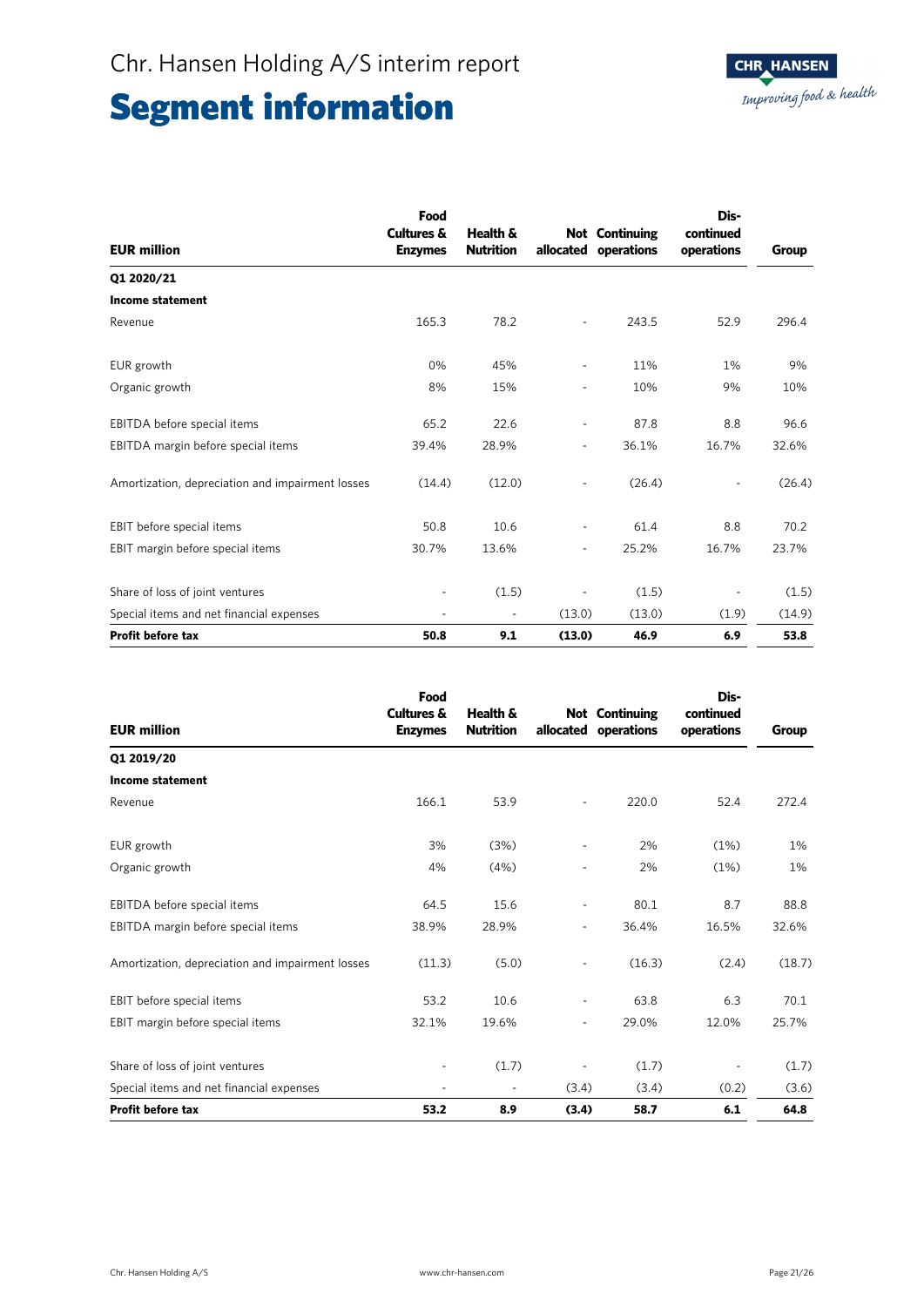### (continued)

| <b>EUR million</b>                                                    | Food<br><b>Cultures &amp;</b><br><b>Enzymes</b> | Health &<br><b>Nutrition</b> | allocated                | <b>Not</b> Continuing<br>operations | Dis-<br>continued<br>operations | <b>Group</b> |
|-----------------------------------------------------------------------|-------------------------------------------------|------------------------------|--------------------------|-------------------------------------|---------------------------------|--------------|
| Nov 30, 2020                                                          |                                                 |                              |                          |                                     |                                 |              |
| <b>Assets</b>                                                         |                                                 |                              |                          |                                     |                                 |              |
| Goodwill                                                              | 523.6                                           | 942.6                        | $\overline{\phantom{a}}$ | 1,466.2                             | $\overline{\phantom{a}}$        | 1,466.2      |
| Other intangible assets                                               | 100.6                                           | 336.0                        | $\overline{\phantom{a}}$ | 436.6                               | 17.7                            | 454.3        |
| Property, plant and equipment                                         | 432.2                                           | 272.7                        |                          | 704.9                               | 84.2                            | 789.1        |
| Other non-current assets                                              | $\overline{\phantom{a}}$                        | $\blacksquare$               | 31.3                     | 31.3                                | $\overline{\phantom{a}}$        | 31.3         |
| <b>Total non-current assets</b>                                       | 1,056.4                                         | 1,551.3                      | 31.3                     | 2,639.0                             | 101.9                           | 2,740.9      |
| Inventories                                                           | 83.2                                            | 54.5                         | $\overline{\phantom{a}}$ | 137.7                               | 60.6                            | 198.3        |
| Trade receivables                                                     | 91.8                                            | 44.2                         | $\overline{\phantom{a}}$ | 136.0                               | 32.5                            | 168.5        |
| Other assets                                                          |                                                 | ä,                           | 115.0                    | 115.0                               | 6.0                             | 121.0        |
| <b>Total current assets</b>                                           | 175.0                                           | 98.7                         | 115.0                    | 388.7                               | 99.1                            | 487.8        |
| <b>Total assets</b>                                                   | 1,231.4                                         | 1,650.0                      | 146.3                    | 3,027.7                             | 201.0                           | 3,228.7      |
| <b>Liabilities</b>                                                    |                                                 |                              |                          |                                     |                                 |              |
| Trade payables                                                        | 57.2                                            | 21.8                         |                          | 79.0                                | 37.4                            | 116.4        |
| Deferred gain sale and lease back                                     | 34.1                                            | 10.7                         | $\overline{\phantom{a}}$ | 44.8                                | 5.0                             | 49.8         |
| Other liabilities                                                     |                                                 | $\overline{\phantom{a}}$     | 2,089.5                  | 2,089.5                             | 42.3                            | 2,131.8      |
| <b>Total liabilities</b>                                              | 91.3                                            | 32.5                         | 2,089.5                  | 2,213.3                             | 84.7                            | 2,298.0      |
| <b>Net working capital</b>                                            | 117.8                                           | 76.9                         | ۰                        | 194.7                               | 55.7                            | 250.4        |
| Invested capital excluding goodwill                                   | 616.5                                           | 674.9                        | ۰                        | 1,291.4                             | 152.6                           | 1,444.0      |
| <b>ROIC excluding goodwill</b>                                        | 33.4%                                           | 7.2%                         | ٠                        | 20.6%                               | 24.1%                           | 20.9%        |
| Investments in intangible assets and property,<br>plant and equipment | 15.0                                            | 39.5                         |                          | 54.5                                | 2.0                             | 56.5         |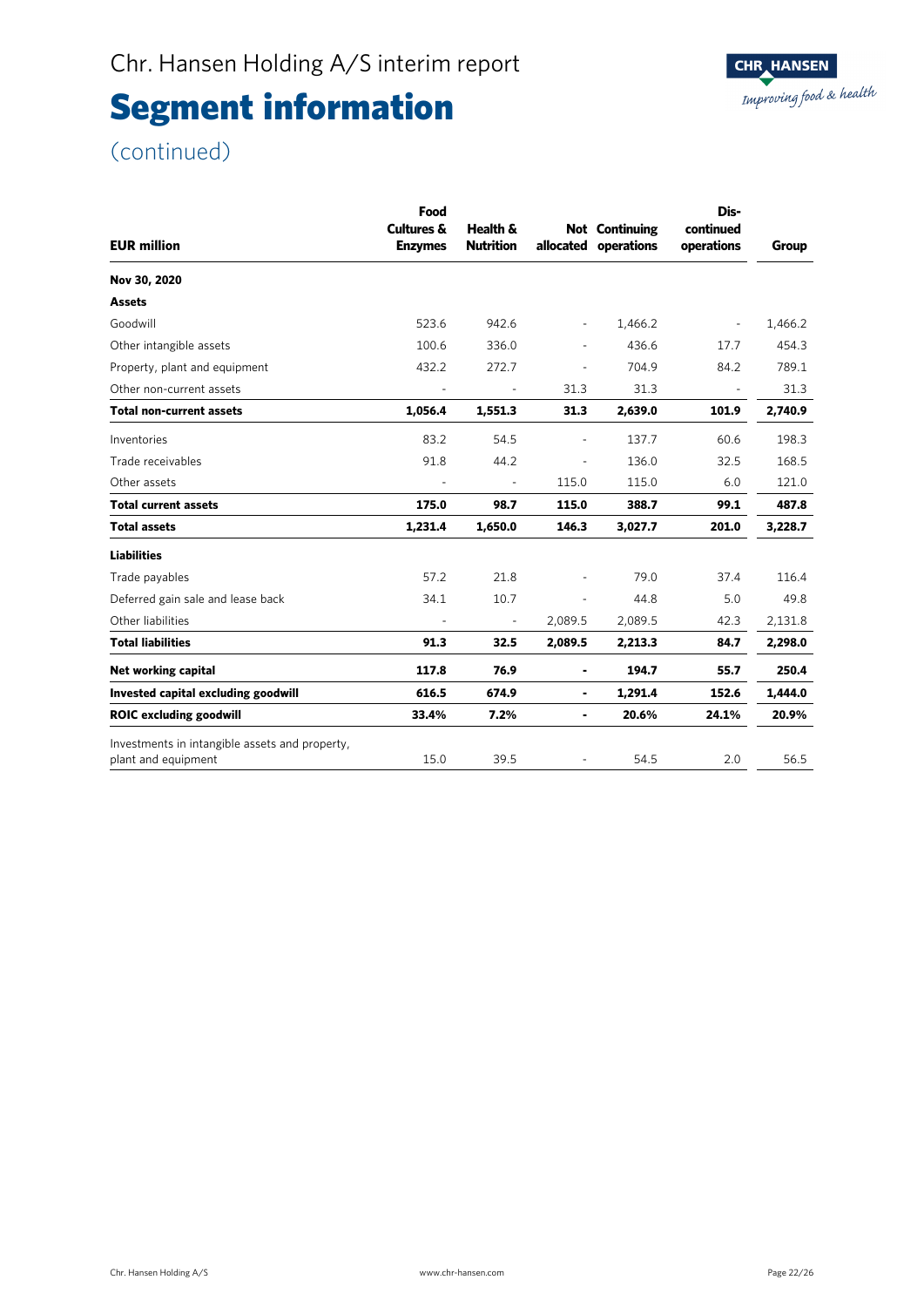### (continued)

| <b>EUR million</b>                                                    | Food<br><b>Cultures &amp;</b><br><b>Enzymes</b> | Health &<br><b>Nutrition</b> |                          | <b>Not</b> Continuing<br>allocated operations | Dis-<br>continued<br>operations | Group   |
|-----------------------------------------------------------------------|-------------------------------------------------|------------------------------|--------------------------|-----------------------------------------------|---------------------------------|---------|
| Nov 30, 2019                                                          |                                                 |                              |                          |                                               |                                 |         |
| <b>Assets</b>                                                         |                                                 |                              |                          |                                               |                                 |         |
| Goodwill                                                              | 535.7                                           | 237.2                        | ä,                       | 772.9                                         |                                 | 772.9   |
| Other intangible assets                                               | 101.7                                           | 103.3                        | ۰                        | 205.0                                         | 18.0                            | 223.0   |
| Property, plant and equipment                                         | 401.2                                           | 145.4                        | $\overline{\phantom{a}}$ | 546.6                                         | 80.6                            | 627.2   |
| Other non-current assets                                              | $\overline{\phantom{a}}$                        | $\overline{\phantom{a}}$     | 18.2                     | 18.2                                          | $\overline{\phantom{a}}$        | 18.2    |
| <b>Total non-current assets</b>                                       | 1,038.6                                         | 485.9                        | 18.2                     | 1,542.7                                       | 98.6                            | 1,641.3 |
| Inventories                                                           | 83.7                                            | 30.1                         | ä,                       | 113.8                                         | 57.5                            | 171.3   |
| Trade receivables                                                     | 97.8                                            | 31.2                         | ÷,                       | 129.0                                         | 36.3                            | 165.3   |
| Other assets                                                          | $\blacksquare$                                  |                              | 111.0                    | 111.0                                         | 7.9                             | 118.9   |
| <b>Total current assets</b>                                           | 181.5                                           | 61.3                         | 111.0                    | 353.8                                         | 101.7                           | 455.5   |
| <b>Total assets</b>                                                   | 1,220.1                                         | 547.2                        | 129.2                    | 1,896.5                                       | 200.3                           | 2,096.8 |
| <b>Liabilities</b>                                                    |                                                 |                              |                          |                                               |                                 |         |
| Trade payables                                                        | 45.4                                            | 17.4                         |                          | 62.8                                          | 29.7                            | 92.5    |
| Deferred gain sale and lease back                                     | 34.9                                            | 10.9                         |                          | 45.8                                          | 5.1                             | 50.9    |
| Other liabilities                                                     |                                                 |                              | 1,182.1                  | 1,182.1                                       | 44.1                            | 1,226.2 |
| <b>Total liabilities</b>                                              | 80.3                                            | 28.3                         | 1,182.1                  | 1,290.7                                       | 78.9                            | 1,369.6 |
| Net working capital                                                   | 136.1                                           | 43.9                         | ٠                        | 180.0                                         | 64.1                            | 244.1   |
| Invested capital excluding goodwill                                   | 604.1                                           | 281.7                        | ۰                        | 885.8                                         | 157.6                           | 1,043.4 |
| <b>ROIC</b> excluding goodwill                                        | 36.7%                                           | 14.7%                        | ٠                        | 29.4%                                         | 17.8%                           | 27.8%   |
| Investments in intangible assets and property,<br>plant and equipment | 15.6                                            | 7.6                          |                          | 23.2                                          | 5.8                             | 29.0    |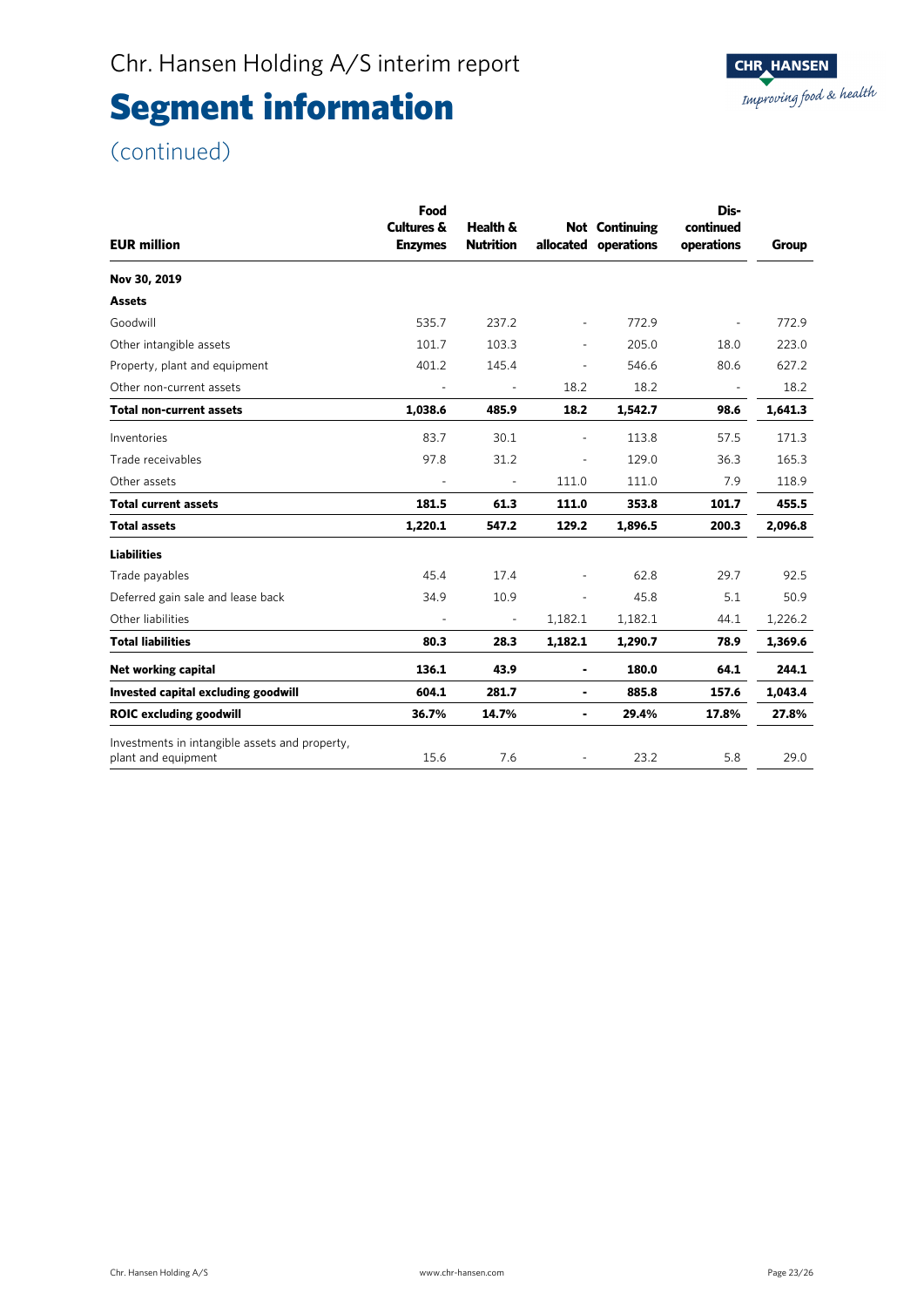(continued)

Ī

|                                                              |             | <b>North</b> |              | Continuing  |            |
|--------------------------------------------------------------|-------------|--------------|--------------|-------------|------------|
| <b>EUR million</b>                                           | <b>EMEA</b> | America      | <b>LATAM</b> | <b>APAC</b> | operations |
| Q1 2020/21                                                   |             |              |              |             |            |
| Revenue                                                      | 90.6        | 78.4         | 31.4         | 43.1        | 243.5      |
| EUR growth                                                   | 3%          | 18%          | 10%          | 14%         | 11%        |
| Organic growth                                               | 7%          | 9%           | 40%          | (4%)        | 10%        |
|                                                              |             |              |              |             |            |
| Non-current assets excluding joint ventures and deferred tax | 2,302.2     | 267.8        | 21.3         | 16.4        | 2,607.7    |

|                                                              |             | <b>North</b> |              |             | Continuing |
|--------------------------------------------------------------|-------------|--------------|--------------|-------------|------------|
| <b>EUR million</b>                                           | <b>EMEA</b> | America      | <b>LATAM</b> | <b>APAC</b> | operations |
| Q1 2019/20                                                   |             |              |              |             |            |
| Revenue                                                      | 87.6        | 66.2         | 28.5         | 37.7        | 220.0      |
| EUR growth                                                   | (3%)        | 12%          | (1%)         | (2%)        | 2%         |
| Organic growth                                               | (3%)        | 8%           | 9%           | (2%)        | 2%         |
| Non-current assets excluding joint ventures and deferred tax | 1.298.9     | 182.8        | 24.6         | 18.2        | 1.524.5    |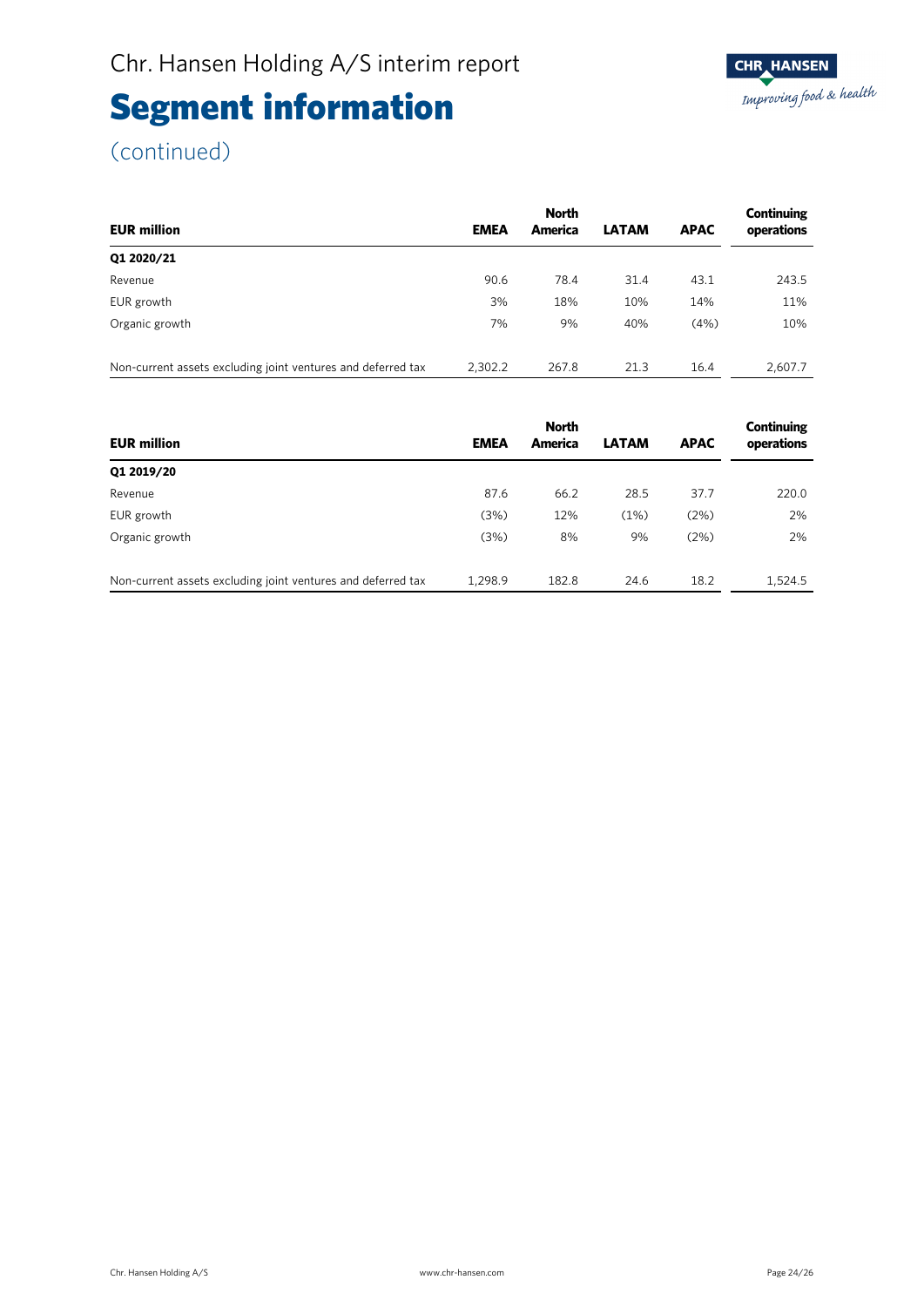### Acquisitions

| <b>EUR million</b>                                  | 2020/21 |
|-----------------------------------------------------|---------|
| <b>Purchase consideration</b>                       |         |
| Cash paid                                           | 320.0   |
| <b>Fair value of total consideration</b>            | 320.0   |
| Fair value of net assets acquired                   |         |
| Intangible assets and property, plant and equipment | 129.0   |
| Working capital                                     | (2.0)   |
| Deferred tax                                        | (26.0)  |
| Cash and cash equivalents                           | 2.0     |
| Net identifiable assets acquired                    | 103.0   |
| Goodwill from acquisition                           | 217.0   |
| Fair value of total consideration                   | 320.0   |
| Of which cash and cash equivalents                  | 2.0     |
| Paid acquisition cost, net                          | 318.0   |

### **Jennewein Biotechnologie GmbH**

On October 9, 2020, Chr. Hansen completed the acquisition of full ownership of the Jennewein Biotechnologie GmbH. The acquisition of the German-based B2B company expands Chr. Hansen's microbial and fermentation technology platforms by adding the emerging and exciting, high-growth business area of human milk oligosaccharides. Jennewein is recognized as a global leader in the HMO market with six commercialized HMOs, a strong product pipeline, a global customer base and a strong IP portfolio of more than 200 patents granted in key markets.

Chr. Hansen obtains access to intangible assets comprising customer relations, patents and technology. The acquisition was conducted as a share deal. Goodwill relates to expected commercial and operational synergies from significant potentials and know-how with respect to production, innovation and commercialization accumulated by the workforce in Jennewein.

Jennewein Biotechnologie GmbH has been recognized in the consolidated financial statements from the time of the acquisition. A preliminary purchase price allocation has been conducted in accordance with IFRS by fair value assessment of identifiable assets and liabilities at the acquisition date in the opening balance sheet.

Transaction costs related to the acquisition of Jennewein amount to EUR 4.2 million, and were recognized in the income statement as special items.

### **Earnings impact**

Revenue and EBIT comprise EUR 2 million and EUR (3) million, respectively, reported byJennewein since the date of acquisition. On a pro forma basis, if the acquisition had been effective from September 1, 2020, Jennewein would have contributed an estimated EUR 4 million to revenue and EUR (3) million to EBIT.